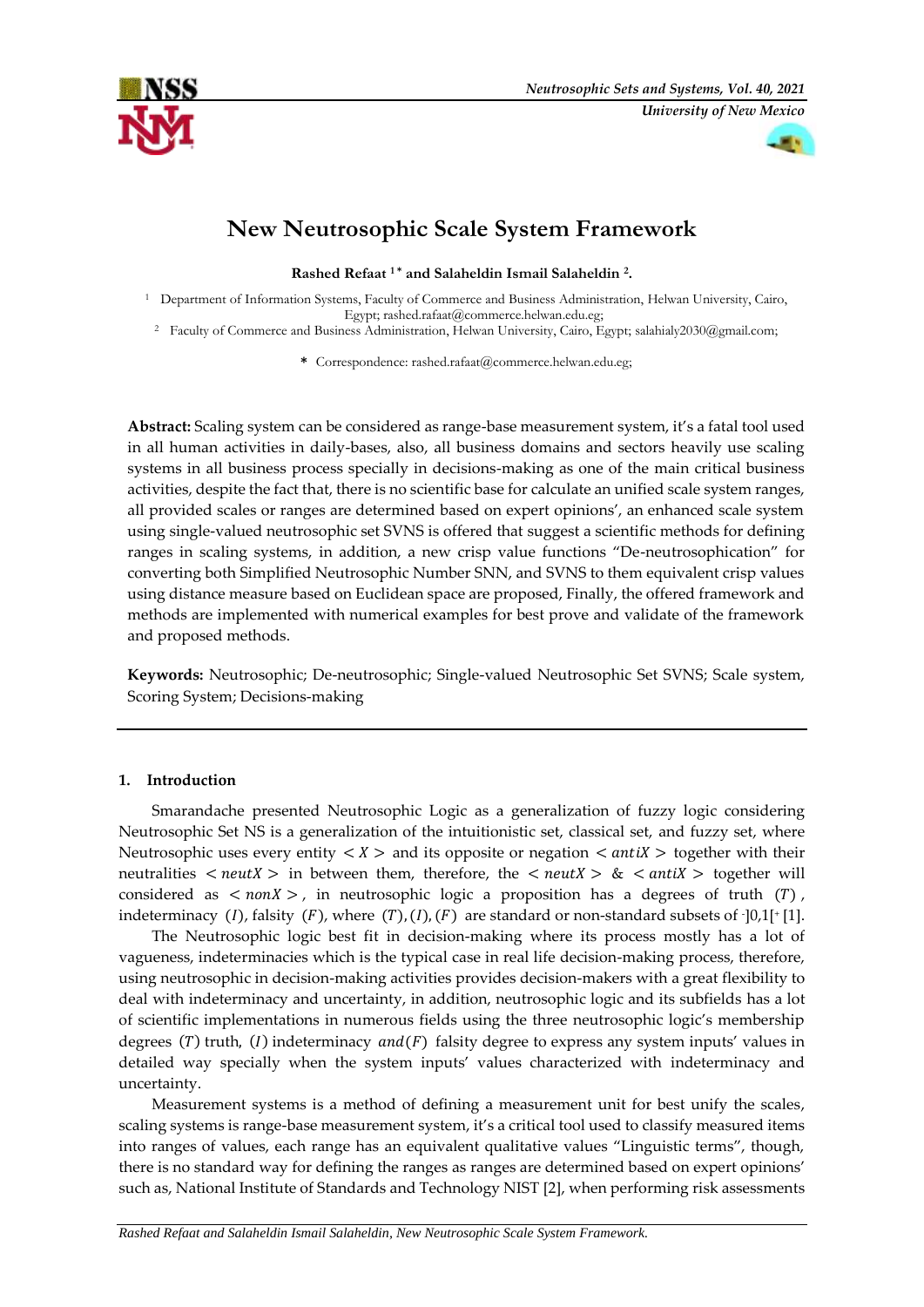they uses five level scale, first level starting from 0% to 4% and name it "very low", the second level started from 5% to 20% and name it "low", the third level 21% to 79% as "moderate", forth from 80% to 95% as "high", and lastly from 96% to 100% as "very high", while NIST uses different ranges in "Common Vulnerability Scoring System" [3] which firstly uses 10-base scale instead of 100-base scale, also uses different ranges, it was "very low" name it as "none" 0 %, "low" 1-39%, "moderate" 40- 69%, "high" 70-89%, and lastly "very high" name it as "Critical" 90-100%, which clearly presenting same scale levels with different ranges, This research paper offers a scientific methods for defining ranges in scaling systems.

Many efforts done for calculate de-neutrosophication for SVNS using Entropy, cross-entropy, distance, similarity, score and accuracy functions which are very important in uncertainty environment while ranking neutrosophic sets and numbers, since entropy is typically developed to determining uncertain degree of information. Distance, similarity, score, accuracy and cross-entropy are mostly applied to calculate the level of similarity among two elements. The importance of these functions manifested of comparing or converting neutrosophic numbers and sets into a comparable crisp value, these functions are completely calculated based on the value of truth, falsity, and indeterminacy memberships [4].

Researchers made an attempt to present a neutrosophic 3D visualization for both SNN and SVNS using Euclidean space, in addition, new crisp value functions "De-neutrosophication" for converting both Simplified Neutrosophic Number SNN, and SVNS to them equivalent crisp values using similarity measure based on Euclidean distance are proposed, also the researchers propose a new Neutrosophic Scaling System algorithm, Finally, the proposed Neutrosophic Scaling System is applied to risk assessment case study.

The remining sections in this paper organized as follows: section two, represent a literature review about scaling system and some neutrosophic concepts used in the paper; Section three, contains some neutrosophic basic definitions are outlined; a proposed neutrosophic scaling system algorithm presented and two illustrative numerical examples are presented in section four; section five contains a conclusion followed by references.

# **2. Literature review**

An overview of neutrosophic logic, Simplified Neutrosophic Number SNN, Single-Valued Neutrosophic Set SVNS, are discussed, in addition to evaluate some de-neutrosophication methods such as distance and similarity, also, concept of scale system is discussed.

Smarandache extend Neutrosophic logic as a branch of philosophy [5] that reviews the basis and scope of neutrality, neutrosophic was discussed by a lot of researchers and applied in a variety of businesses assisting in solving many challenges as a powerful scale in the selection [6], Multi-criteria decision making MCDM [7] [8] [9], achieving PERT in project management [10], exploring the influence of Internet of Things (IoT) and how IOT influence supply chain [11], a lot of studies propose an enhanced variety of aggregation operators [12]. Wen, et al, (2017) [13] offered a novel method to calculate the similarity between SVNSs, plus Jun and Shigui (2017) [14] offer distances, similarity and entropy methods for IVNS, Surapati and Kalyan (2015) [15] explain a rough cosine similarity calculation among two rough NS., said and Florentin (2014) [16] offer a novel cosine similarity among two IVNS based on Bhattacharya's distance, Ye (2014) [17] suggest a few of aggregation operators, as well as a simplified neutrosophic weighted arithmetic average operator and a simplified neutrosophic weighted geometric average operator.

National Institute of Standards and Technology used five level Risk Assessment Scale in its special publication 800-30 "Guide for Conducting Risk Assessments" as standard scale where the percentages from 0% up to 4% refers to the linguistic scale of "Very Low" or lowest scale level, on the other hand they used the percentages from 96% up to 100% to refer to linguistic scale of "Very High" or highest scale level, all five levels of the qualitative risk scale values and its equivalent percentage ranges as proposed by NIST, nevertheless, NIST didn't explain the scientific base for selecting this specific ranges for each Qualitative Values [2]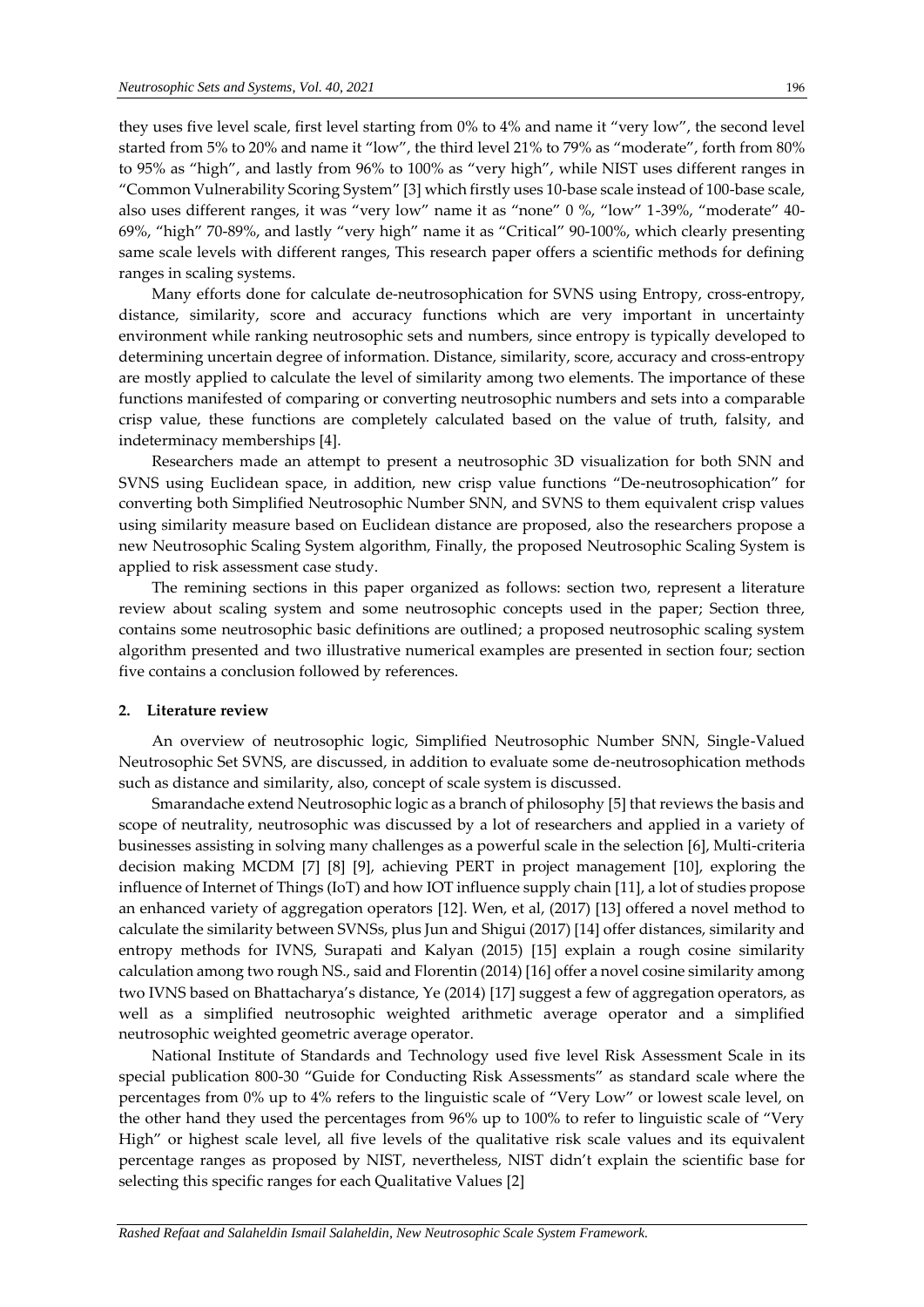#### **3. Preliminaries**

In this section, the basic definitions related to NS, SVNS, absolute and empty NS, Simplified Neutrosophic Set SNS, SNN and them operations are outlined, in addition de-neutrosophication, score functions, similarity functions, and distance functions are evaluated and enhanced.

#### <span id="page-2-0"></span>*Definition 3.1. Neutrosophic Set:*

Florentin Smarandache 1998 proposed neutrosophic logic and neutrosophic sets and coined the definition of "Neutrosophic Set" with three principles (membership, indeterminacy, and nonmembership) [18], [7] Let  $T_A(x)$ ,  $T_A(x)$ , and  $F_A(x)$  be real standard or non-standard Statically subsets (sub) of  $]-0, 1+$  [, Let X is a universe of discourse, and M a set included in X, and x is an element from X is described with respect to the set A as  $x(T_A(x), T_A(x), F_A(x))$  and belongs to A where x is ( $t\%$  true) in the set, (i% indeterminate) or undefined in the set, and ( $f\%$  false), considering that (t) changes in  $T_A(x): X \to ]-0, 1^+[$ , (i) changes in  $I_A(x): X \to ]-0, 1^+[$ , (f) changes in  $F_A(x): X \to ]-0$ ]<sup>-</sup>0, 1<sup>+</sup>[, without restriction in the sum of  $T_A(x)$ ,  $I_A(x)$  and  $F_A(x)$ , and meets the condition of summation:  $(0 \leq \sup T_A(x) + \sup T_A(x) + \sup F_A(x) \leq 3^+)$ 

$$
NS(A) = \{ \langle x, T_A(x), I_A(x), F_A(x) \rangle | x \in X, T_A(x), I_A(x), F_A(x) \in ]0, 1^+[ \}
$$
 (1)

#### *Definition 3.2. Single-Valued Neutrosophic set (SVNS)*

Wang et al. [19], presented "Single Valued Neutrosophic Set" (SVNS), as a subclass of the NS. which defined i[n Definition 3.1](#page-2-0) and Simplified Neutrosophic Set SNS which defined in [Definition 3.4](#page-3-0) [below,](#page-3-0) in consequence of that, SVNS is an instance of NS that can implemented in our life applications [20], [21], Let *X* be a universe of discourse, a SVNS *A* over *X* is an object with the form of  $A =$  $\{(x,T_A(x),I_A(x),F_A(x))|x\in X\}$ , for the intervals  $T_A(x)$ ,  $I_A(x)$  and  $F_A(x)$  refer to truth, indeterminacy, and falsity memberships degrees respectively of x to A, also,  $T_A(x) \in [1,0]$ ,  $I_A(x) \in$ [1,0] and  $F_A(x) \in [1,0]$  and  $0 \le T_A(x) + I_A(x) + F_A(x) \le 3$  for all  $x \in X$ , for X is discrete, a SVNS A will stated as shown in formul[a \(2\),](#page-2-1) while  $X$  is continuous, a SVNS A will stated as shown in formula [\(3\).](#page-2-2)

SVNS (A) = 
$$
\sum_{i=1}^{n} \frac{\langle T_A(x_i), I_A(x_i), F_A(x_i) \rangle}{x_i} | x_i \in X
$$
 (2)

<span id="page-2-2"></span><span id="page-2-1"></span>
$$
SVNS(A) = \int_{x} \frac{\langle T_A(x), I_A(x), F_A(x) \rangle}{x} \mid x \in X
$$
\n(3)

#### *Definition 3.3. Absolute and Empty Neutrosophic Set*

Gayyar (2016) [22] defined two special cases for neutrosophic set which are the Null (Empty) neutrosophic set  $(0_N)$  and the absolute (universe) neutrosophic set  $(1_N)$ , where Empty Neutrosophic Set has two forms  $(0_N) = \langle x, 0, 0, 1 \rangle \times \langle x \in X \rangle$  and  $(0_N) = \langle x, 0, 1, 1 \rangle \times \langle x \in X \rangle$ , also the absolute neutrosophic set has two forms  $(1<sub>N</sub>) = < x, 1, 1, 0 > x \in X$ , and  $(1<sub>N</sub>) = < x, 1, 0, 0 > x \in X$ , which is not accepted where  $\langle x, 0, 0, 1 \rangle$  is not equal to  $\langle x, 0, 1, 1 \rangle$  and  $\langle x, 0, 1, 1 \rangle$  is not empty, on the other hand the  $\langle x, 1, 1, 0 \rangle$  is not equal to  $\langle x, 1, 0, 0 \rangle$  and  $\langle x, 1, 1, 0 \rangle$  is not universal set, Therefore, we propose that, "Empty Simplified Neutrosophic Number" can denoted by one form as shown in formula [\(4\),](#page-2-3) and , "Absolute Simplified Neutrosophic Number" can denoted by one form as shown in formul[a \(5\)](#page-2-4) only.

<span id="page-2-4"></span><span id="page-2-3"></span>
$$
0_N = 0.01 > x \in X \tag{4}
$$

$$
1_N = 1,0,0 > x \in X \tag{5}
$$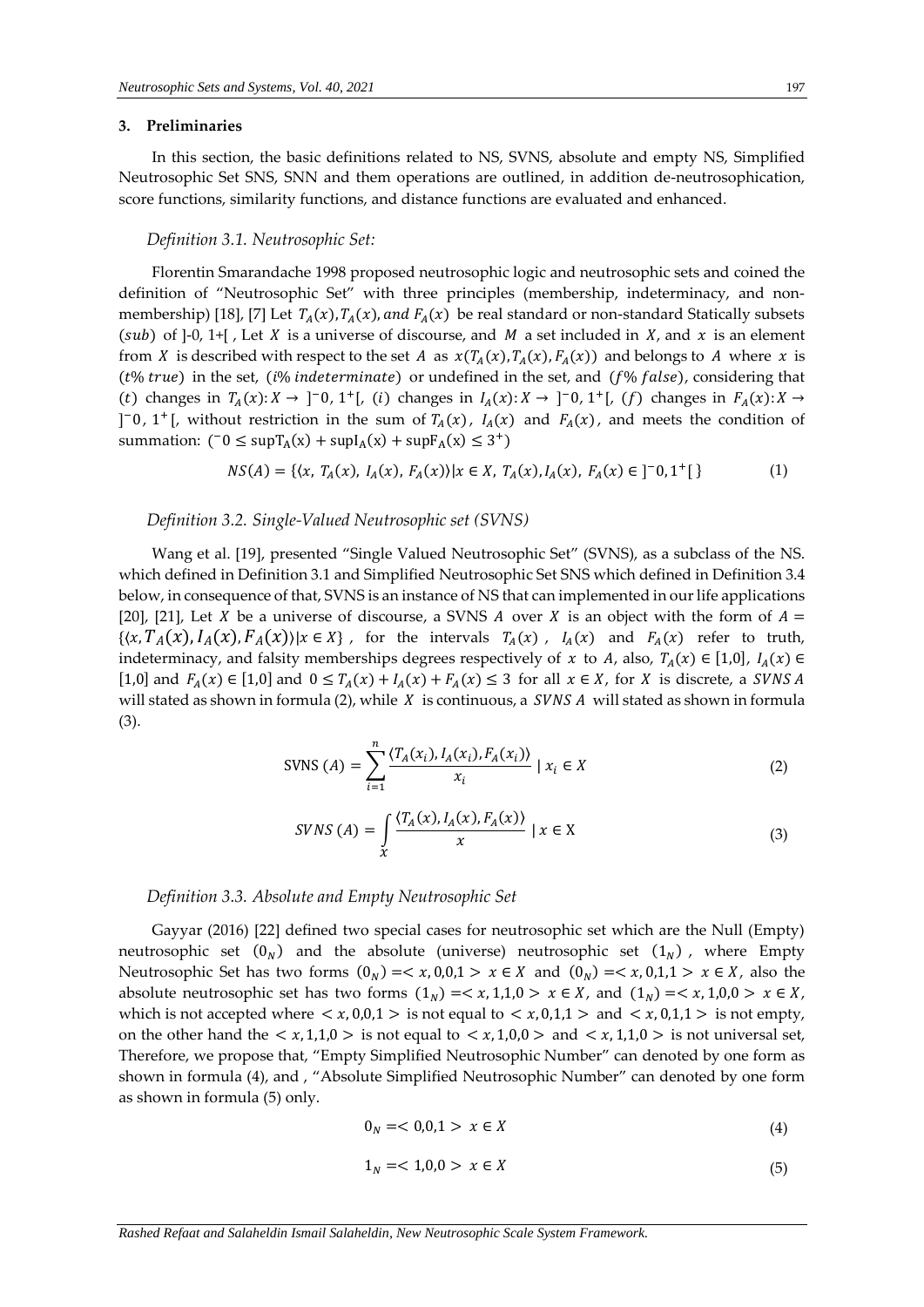<span id="page-3-0"></span>*Definition 3.4. Simplified Neutrosophic Set (SNS):*

Ye, (2014) [17], SNS is an special case of NS, where the functions  $T_A(x)$ ,  $I_A(x)$ , and  $F_A(x)$ represented as single points in the real standard [0,1] instead of subintervals / subsets in the real standard [0,1], that is  $T_A(x) \in [1,0]$ ,  $I_A(x) \in [1,0]$ , and  $F_A(x) \in [1,0]$ . Therefore, SNS A is represented by formula [\(6\),](#page-3-1) with no limitation on the sum of  $T_A(x)$ ,  $I_A(x)$ , and  $F_A(x)$ , satisfies the condition of:  $0 \leq supT_A(x) + supI_A(x) + supF_A(x) \leq 3$ .

$$
SNS (A) = \{ \langle x, T_A(x), I_A(x), F_A(x) \rangle | x \in X, T_A(x), I_A(x), F_A(x) \in ]0,1[ \}
$$
 (6)

# *Definition 3.5. Simplified Neutrosophic Number (SNN)*

Considering SNS is a subclass of NS, Ye, (2014) [17] offer Simplified Neutrosophic Number (SNN) as a special case of SNS, in specific when X consist of one object of A, where  $A =$  $\{\langle T_A(x), I_A(x), F_A(x)\rangle | x \in X\}$  it named as SNN, for ease, SNN is presented as shown in formul[a \(7\),](#page-3-2).

<span id="page-3-2"></span><span id="page-3-1"></span>
$$
SNN (A) = \langle T_A, I_A, F_A \rangle \tag{7}
$$

## *Definition 3.6. Cosine Similarity*

Ye, (2014) [17], proposed a method to compare any SVNS with absolute SVNS built on the cosine similarity measure as shown in formula [\(8\),](#page-3-3) that can be extended to SNN  $x = (T, I, F)$  considering the absolute  $SNN = (1,0,0)$  as defined in formula [\(5\),](#page-2-4)

<span id="page-3-4"></span><span id="page-3-3"></span>
$$
COS(x) = \frac{T_x}{\sqrt{T_x^2 + I_x^2 + F_x^2}}
$$
\n(8)

However, in some cases the formula [\(8\)](#page-3-3) didn't represent the correct similarity for example: for  $A = (0.1, 0.1, 0.1), B = (0.9, 0.9, 0.9)$  and  $K = (k, k, k)$   $|1 \ge k > 0$  where the three memberships has the same value then  $COS(A) = COS(B) = COS(K) = 0.577350269$  using formula [\(8\),](#page-3-3) also when falsity membership and indeterminacy membership are equal to zero formula [\(8\)](#page-3-3) returns the similarity value of 1 regardless truth membership value, for  $A = (0.1,0,0)$ ,  $B = (0.9,0,0)$  and  $K =$  $(z, k, k)|z \in [0,1], k = 0$ , then  $COS(A) = COS(B) = COS(K) = 1$ , which is not accepted.

# *Definition 3.7. Kanika's similarity measure*

Kanika, (2020) [23] propose a similarity measure  $S_1(A, B)$  for SVNS, for  $A = \langle x_i, \rangle$  $T_A(x_i)$ ,  $I_A(x_i)$ ,  $F_A(x_i)$ ),  $B = \langle x_i, T_B(x_i), I_B(x_i), F_B(x_i) \rangle$  where  $T_A(x_i)$ ,  $I_A(x_i)$ ,  $F_A(x_i)$ ,  $T_B(x_i)$ ,  $I_B(x_i)$ ,  $F_B(x_i) \in [0,1], x_i$  ( $i = 1, 2, ..., n$ ) as shown in formul[a \(9\).](#page-3-4)

$$
S_1(A,B) = 1 - \frac{1}{2n} \times \sum_{i}^{n} [|T_A(x_i) - T_B(x_i)| + Max\{ |I_A(x_i) - I_B(x_i)|, |F_A(x_i) - F_B(x_i)| \} ]
$$
(9)

However, in some cases the formula [\(9\)](#page-3-4) didn't return correct similarity value, for example: when using formula [\(9\)](#page-3-4) to calculating the similarity between absolute SVNS  $1<sub>N</sub> = (1,0,0)$  and both  $A =$  $(0.5,0,0.2), B = (0.4,0,0.1), S_1(1_N, A) = S_1(1_N, B) = 0.65$ , also for  $A = (0.5,0.2,0.6), B = (0.2,0.2,0.3)$ ,  $S_1(1_N, A) = S_1(1_N, B) = 0.45$  which is not accepted.

#### *Definition 3.8. Score Function*

Nancy, et al (2016) [24] propose a score function  $S_2(1_N,A)$  shown in formula [\(10\),](#page-4-0) as an enhancement for  $S_3(1_N, A)$  shown in formula [\(11\)](#page-4-1) proposed by Şahin, (2014) [25], for  $A =$  $(x_i, T_A(x_i), I_A(x_i), F_A(x_i))$  where  $T_A(x_i), T_A(x_i), F_A(x_i) \in [0,1]$ ,  $x_i$   $(i = 1, 2, ..., n)$ , in case  $T_A(x_i)$  +  $F_A(x_i) = 1$ , Nancy, et al propose to use  $S_3(1_N, A)$  shown in formula (11).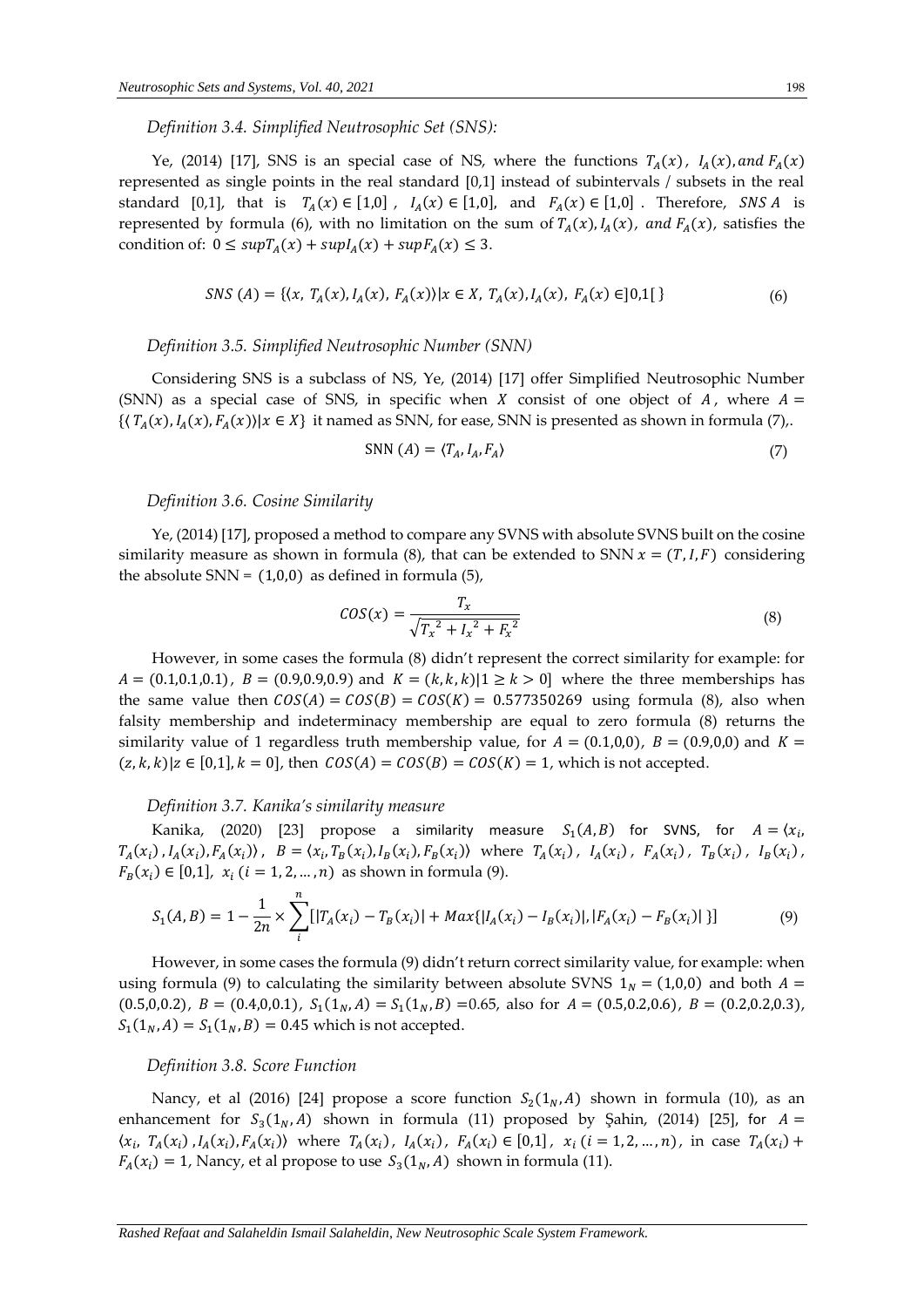$$
S_2(1_N, A) = \frac{1 + (T_A(x_i) - 2I_A(x_i) - F_A(x_i))(2 - T_A(x_i) - F_A(x_i))}{2}
$$
(10)

<span id="page-4-2"></span><span id="page-4-1"></span><span id="page-4-0"></span>
$$
S_3(1_N, A) = \frac{1 + T_A(x_i) - 2I_A(x_i) - F_A(x_i)}{2}
$$
\n(11)

On the other hand, Both formulas [\(10\)](#page-4-0) and [\(11\)](#page-4-1) have some limitation in some cases for example: for  $A = (0.4,0.9,0.5)$  both formulas return a negative similarity = -0.545, -0.45 respectively, in case of  $T_A(x_i) + F_A(x_i) = 1$ ,  $T_A(x_i) = 0$ ,  $F_A(x_i) = 1$  both formulas return a negative similarity also, in addition, for  $A = (0.4, 0.4, 0.4)$ , formulas return 0.02, 0.1, also for  $A = (0.9, 0.9, 0.9)$  the formulas return 0.32,−0.4 respectively, which are not accepted.

#### *Definition 3.9. Euclidean-base similarity*

Majumdar and Samanta (2014) [26], offer SVNS similarity formula for  $A = \langle x_i, \rangle$  $T_A(x_i)$ ,  $I_A(x_i)$ ,  $F_A(x_i)$ ),  $B = \langle x_i, T_B(x_i), I_B(x_i), F_B(x_i) \rangle$  where  $T_A(x_i)$ ,  $I_A(x_i)$ ,  $F_A(x_i)$ ,  $T_B(x_i)$ ,  $I_B(x_i)$ ,  $F_B(x_i) \in [0,1], x_i$  ( $i = 1, 2, ..., n$ ) as shown in formul[a \(12\).](#page-4-2)

$$
S_4(A, B) = 1 - \frac{1}{3} (|T_A(x_i) - T_B(x_i)| + |I_A(x_i) - I_B(x_i)| + |F_A(x_i) - F_B(x_i)|)
$$
(12)

Formula [\(12\),](#page-4-2) has some drawbacks, such as for two SVNS  $A = (0.5, 0.2, 0.6)$ ,  $B = (0.2, 0.2, 0.3)$ which are two different SVNS but  $S_4(1_N, A) = S_4(1_N, B) = 0.566666667$ , which is not accepted for totally different SVNS, also for  $A = (0.1, 0.0)$ , then  $S_4(1_N, A) = 0.7$  which is not sound logical similarity value.

Ye, (2014) [27], extend the Euclidean distance measure by adding a weight for his method when measuring distance and similarity between SVNSs, for  $A$  and  $B$ , two SVNSs giving  $S V N S(A) =$  $\langle x_i, T_A(x_i), I_A(x_i), F_A(x_i) \rangle$ , SVNS  $(B) = \langle x_i, T_B(x_i), I_B(x_i), F_B(x_i) \rangle$  where  $T_A(x_i), I_A(x_i), F_A(x_i)$ ,  $T_B(x_i)$ ,  $I_B(x_i)$ ,  $F_B(x_i) \in [0,1]$ , consider the weight  $w_i$   $(i = 1, 2, ..., n)$  of an object for  $x_i$   $(i = 1, 2, ..., n)$ , for  $w_i \ge 0$  (*i* = 1, 2, ..., *n*) and  $\sum_i^n w_i = 1$ , single-valued neutrosophic weighted distance measure between  $A$ , and  $B$  defined as shown in formula [\(13\),](#page-4-3) which considered as a generic formula for calculating the distance using both Hamming and Euclidean distance methods, where,  $p = 1$  in case of using Hamming distance and  $p = 2$  in case of using Euclidean distance, also Ye, (2014) prove the relation distance and similarity are complementary where similarity  $S_1(A, B) = 1 - d_p(A, B)$  and vice versa as shown in formula [\(14\)](#page-4-4) [27].

$$
d_p(A,B) = \sqrt[p]{\frac{\sum_{i}^{n} w_i([T_A(x_i) - T_B(x_i)]^p + [I_A(x_i) - I_B(x_i)]^p + [F_A(x_i) - F_B(x_i)]^p)}{3}} \quad |p > 0 \tag{13}
$$

<span id="page-4-4"></span><span id="page-4-3"></span>
$$
S_1(A, B) = 1 - d_p(A, B) =
$$
  

$$
1 - \sqrt{\frac{\sum_{i=1}^{n} w_i ([T_A(x_i) - T_B(x_i)]^p + [I_A(x_i) - I_B(x_i)]^p + [F_A(x_i) - F_B(x_i)]^p)}{3}}
$$
  $|p > 0$  (14)

considering that distance  $d_p(A, B)$  for  $p > 0$  satisfies four properties first:  $0 \le d_p(A, B) \le 1$ ; second:  $d_p(A, B) = 0$  if and only if  $A = B$ ; third:  $d_p(A, B) = d_p(B, A)$ ; and forth property is: If  $A \subseteq$  $B \subseteq C$ , for C is an SVNS in X, then  $d_p(A, C) \ge d_p(A, B)$  and  $d_p(A, C) \ge d_p(B, C)$  [27], but formulas [\(13\)](#page-4-3) and [\(14\)](#page-4-4) have some limitation in some cases such as for when applying formula [\(14\)](#page-4-4) for SVNS  $A(x) = {x, (0.40, 0.65, 0.60), (0.50, 0.50, 0.50), (0.40, 0.65, 0.60)}$  it return = -0.005816418 which is not accepted, the proposed formula below overcome that shortage.

# *Definition 3.10. SNN and SVNS 3D visualization*

Few effort paid in visualizing neutrosophic sets and numbers, Smarandache, el at (2019) and others [28] use [Figure 1](#page-5-0) to demonstrate the graphical visualization for neutrosophic environment, also this graph used as a part from Neutrosophic Sets and Systems journal's cover page.

*Rashed Refaat and Salaheldin Ismail Salaheldin, New Neutrosophic Scale System Framework.*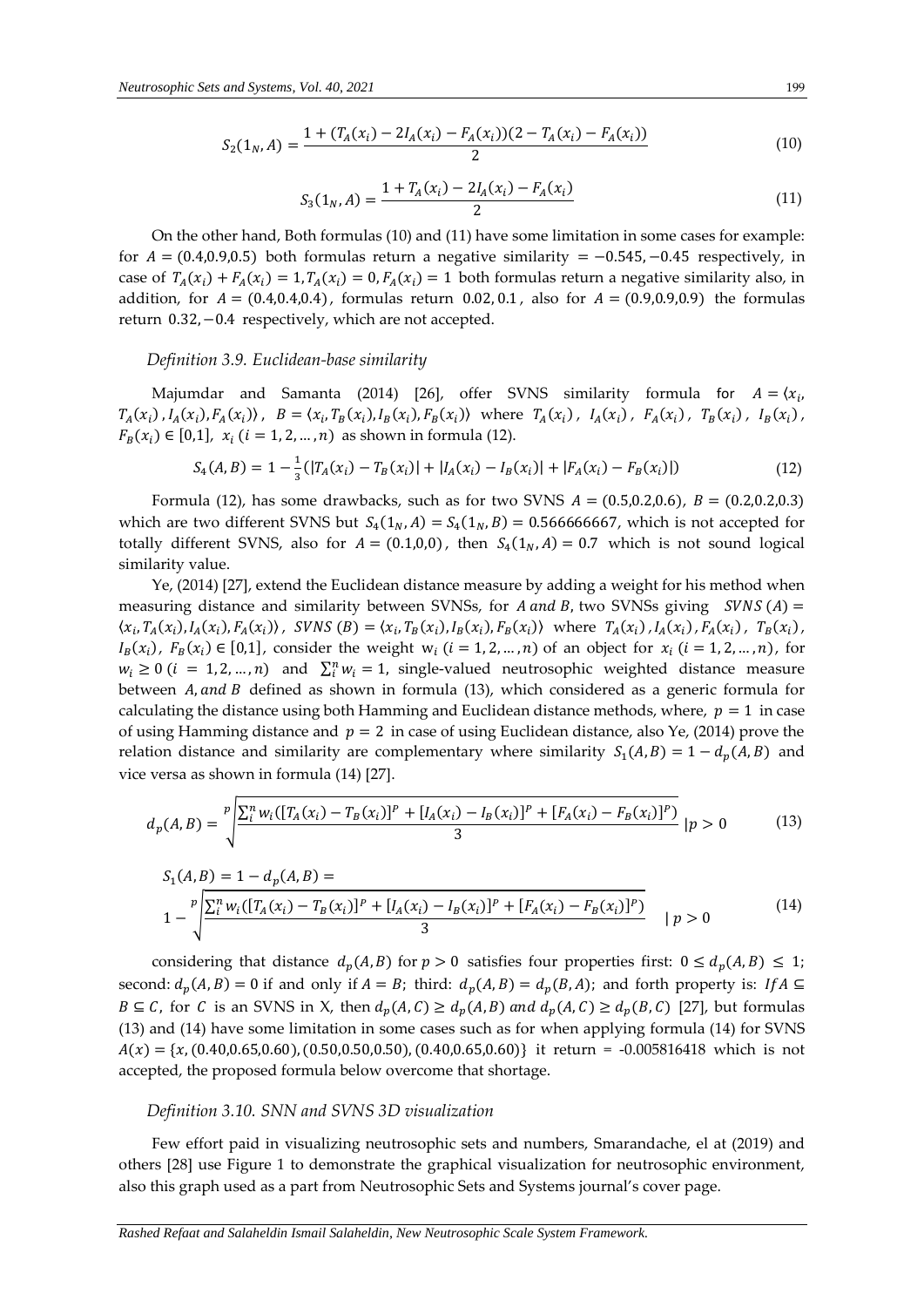

Figure 1 – neutrosophic graphical visualization [28]

<span id="page-5-0"></span>Also, Garai et al, 2020 [29], use graph presentation shown in [Figure 2](#page-5-1) to represent for example SNVN  $A = \langle ((1, 3, 5, 8), 0.9), ((1, 2, 6, 8), 0.3), ((1, 3, 5, 8), 0.5) \rangle$ .



Figure 2 – Single-Valued neutrosophic number [29]

<span id="page-5-1"></span>Meanwhile, Karaaslan & Hunu (2020) [30] present SVNN graphically as shown i[n Figure 3](#page-5-2) which represent each truth, indeterminacy, and falsity memberships separately.



Figure 3 – type 2 SVNS graphical representation [30]

<span id="page-5-2"></span>The researchers offer a graphical representation for simplified neutrosophic number SNN and single-valued neutrosophic set SVNS using 3-Dimentional Euclidean space as shown in [Figure 4](#page-6-0) [below,](#page-6-0) where the empty SNN  $0_N = (0,0,1)$  located in the origin point and the absolute SNN  $1_N =$ (1,0,0) located in the top  $T(x)$  axis, the SNN  $A = (0.5,0.3,0.6)$  "an example" which presented in the graph with a "Red Point" using  $T(x) = 0.5$ ,  $I(x) = 0.3$ ,  $F(x) = 0.6$ .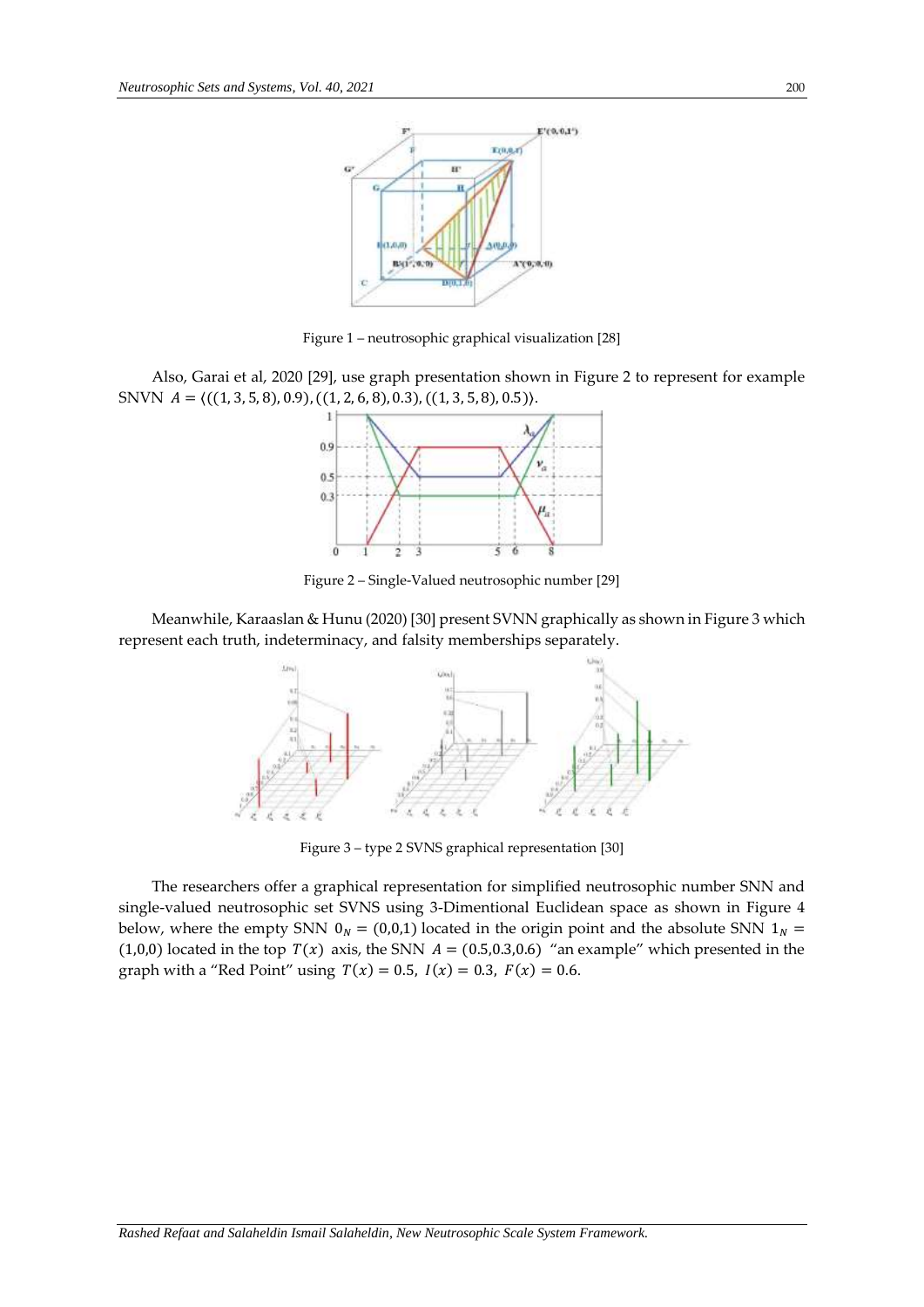

Figure 4 – SNN in 3-Dimentional Euclidean space

<span id="page-6-0"></span>Extending the in 3-Dimentional visualization for SNN, [Figure 5](#page-6-1) [below](#page-6-1) shows in 3-D visualization for two discrete SVNSs  $A_i = \langle x_i, T_A(x_i), I_A(x_i), F_A(x_i) \rangle$  and  $B_i = \langle x_i, T_B(x_i), I_B(x_i) \rangle$  $F_B(x_i)$  where  $T_A(x_i)$ ,  $I_A(x_i)$ ,  $F_A(x_i)$ ,  $T_B(x_i)$ ,  $I_B(x_i)$ ,  $F_B(x_i) \in [0,1]$ , and  $x_i$  ( $i = 1, 2, 3, 4$ ) giving the value of each element in both SVNSs as the following, for  $A_i$  elements  $A_1 = (0.8, 0.3, 0.8)$ ,  $A_2 =$  $(0.2,0.2,0.2), A_3 = (0.5,0.3,0.5), A_4 = (0.8,0.2,0.8)$  and for  $B_i$  elements  $B_1 = (0.5,0.9,0.1)$ ,  $B_2 =$  $(0.7, 0.7, 0.4), B_3 = (0.3, 0.7, 0.5), B_4 = (0.2, 1, 1).$ 



Figure 5 - Two SVNS in 3-Dimentional Euclidean space

# <span id="page-6-1"></span>*Definition 3.11. SNN Euclidean distance*

"Euclidean distance" or commanlly named as "Pythagorean distance" which is purely the straight-line distance between two points in the Euclidean space as shown in [Figure 4](#page-6-0) [above,](#page-6-0) fomula [\(15\)](#page-6-2) represent the Euclidean distance for  $SNN(A)$  which refare to the straight-line distance between absolute *SNN*  $1_N = (1,0,0)$  and *SNN* (*A*), where  $d_5(1_n, A) = 0.931149915$  as a pure distance considring  $0 \leq d_5(1_n, A) \leq \sqrt{3}$ .

<span id="page-6-2"></span>
$$
d_5(1_n, A) = \sqrt{T_A(x)^2 + I_A(x)^2 + F_A(x)^2}
$$
\n(15)

*Definition 3.12. Two SNN Euclidean distance*

For generalization, it's clear from [Figure 6](#page-7-0) that, the Euclidean distance  $d_6(A, B)$  between two SNNs A and B can be calculated using formul[a \(16\)](#page-7-1) considering that  $0 \le d_6(A, B) \le \sqrt{3}$ , for seek of normalizations formula [\(17\)](#page-7-2) provided normalized Euclidean distance  $d_7(A, B)$  between the SNN A and SNN B considering that  $0 \le d_7(A, B) \le 1$ , considering that Ye, (2014) prove the relation distance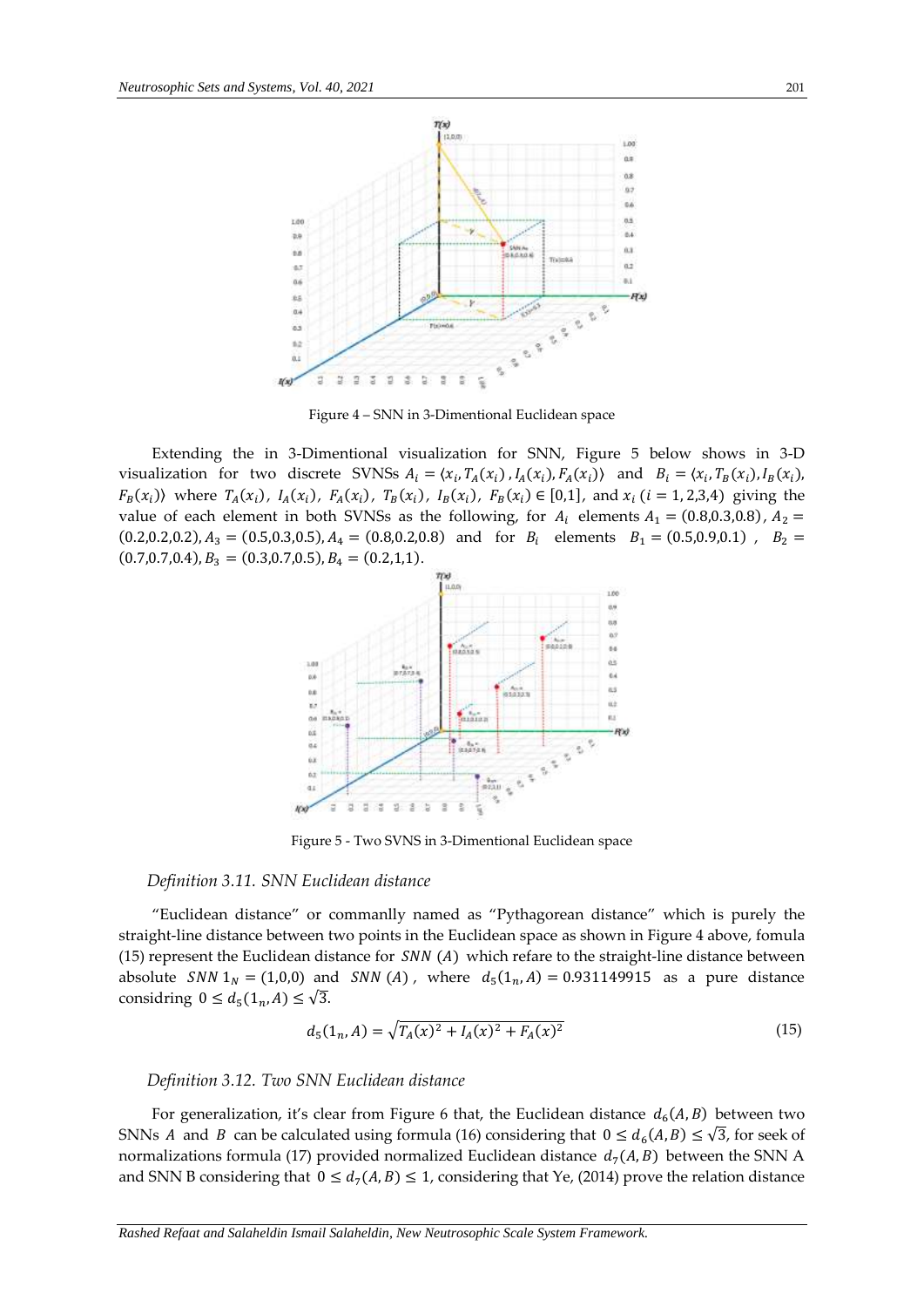and similarity are complementary, therefore the normalized similarity  $S_7(A, B)$  for normalized Euclidean distance  $S_7(A, B) = (1 - d_7(A, B)) \times 100$  as shown in formula [\(18\).](#page-7-3)

<span id="page-7-1"></span>
$$
d_6(A, B) = \sqrt{|T_A(x_i) - T_B(x_i)|^2 + |I_A(x_i) - I_B(x_i)|^2 + |F_A(x_i) - F_B(x_i)|^2}
$$
(16)

<span id="page-7-2"></span>
$$
d_7(A,B) = \sqrt{\frac{|T_A(x_i) - T_B(x_i)|^2 + |I_A(x_i) - I_B(x_i)|^2 + |F_A(x_i) - F_B(x_i)|^2}{3}}
$$
(17)

$$
S_{7}(A,B) = \left(1 - \sqrt{\frac{|T_{A}(x_{i}) - T_{B}(x_{i})|^{2} + |I_{A}(x_{i}) - I_{B}(x_{i})|^{2} + |F_{A}(x_{i}) - F_{B}(x_{i})|^{2}}{3}}\right) \times 100
$$
(18)

<span id="page-7-6"></span><span id="page-7-4"></span><span id="page-7-3"></span>Figure 6 - Two SNN in 3-Dimentional Euclidean space

#### <span id="page-7-0"></span>*Definition 3.13. New SVNS distance and similarity measures*

[Figure 7](#page-8-0) represents the Euclidean distance  $d(A, B)$ , between SVNSs A and B where  $d_i(A_i, B_i)$  | ( $i = 1, 2, 3, 4$ ) represents the distance between each two elements in SVNS  $A_i$  and SVNS  $B_i$ ,  $d_8(A, B)$ , formula [\(19\)](#page-7-4) represents the Euclidean distance between SVNS  $A_i$  and SVNS  $B_i$  which extended from formula [\(16\),](#page-7-1) where  $0 \leq d_8(A, B) \leq \sqrt{3}$ , for reaching normalizations, formula [\(21\)](#page-7-5) provided normalized Euclidean distance  $d_9(A, B)$  between SVNS  $A_i$  and SVNS  $B_i$  considring that  $0 \leq d_9(A, B) \leq 1$ , [27] where similarity equal 1- distance and vice versa so,  $S_8(A, B) = (1$  $d_8(A, B)$   $\times$  100 and  $S_9(A, B) = (1 - d_9(A, B)) \times 100$  as shown in formula[s \(20\)](#page-7-6) an[d \(22\)](#page-7-7) respectively.

$$
d_8(A,B) = \sqrt{\sum_{i}^{n} (|T_A(x_i) - T_B(x_i)|^2 + |I_A(x_i) - I_B(x_i)|^2 + |F_A(x_i) - F_B(x_i)|^2)}
$$
(19)

$$
S_8(A,B) = \left(1 - \sqrt{\sum_{i}^{n} (|T_A(x_i) - T_B(x_i)|^2 + |I_A(x_i) - I_B(x_i)|^2 + |F_A(x_i) - F_B(x_i)|^2)}\right) \times 100
$$
 (20)

<span id="page-7-7"></span><span id="page-7-5"></span>
$$
d_9(A,B) = \frac{\sum_{i}^{n} \sqrt{|T_A(x_i) - T_B(x_i)|^2 + |I_A(x_i) - I_B(x_i)|^2 + |F_A(x_i) - F_B(x_i)|^2}}{n\sqrt{3}}\tag{21}
$$

$$
S_9(A,B) = \left(1 - \frac{\sum_{i}^{n} \sqrt{|T_A(x_i) - T_B(x_i)|^2 + |I_A(x_i) - I_B(x_i)|^2 + |F_A(x_i) - F_B(x_i)|^2}}{n\sqrt{3}}\right) \times 100\tag{22}
$$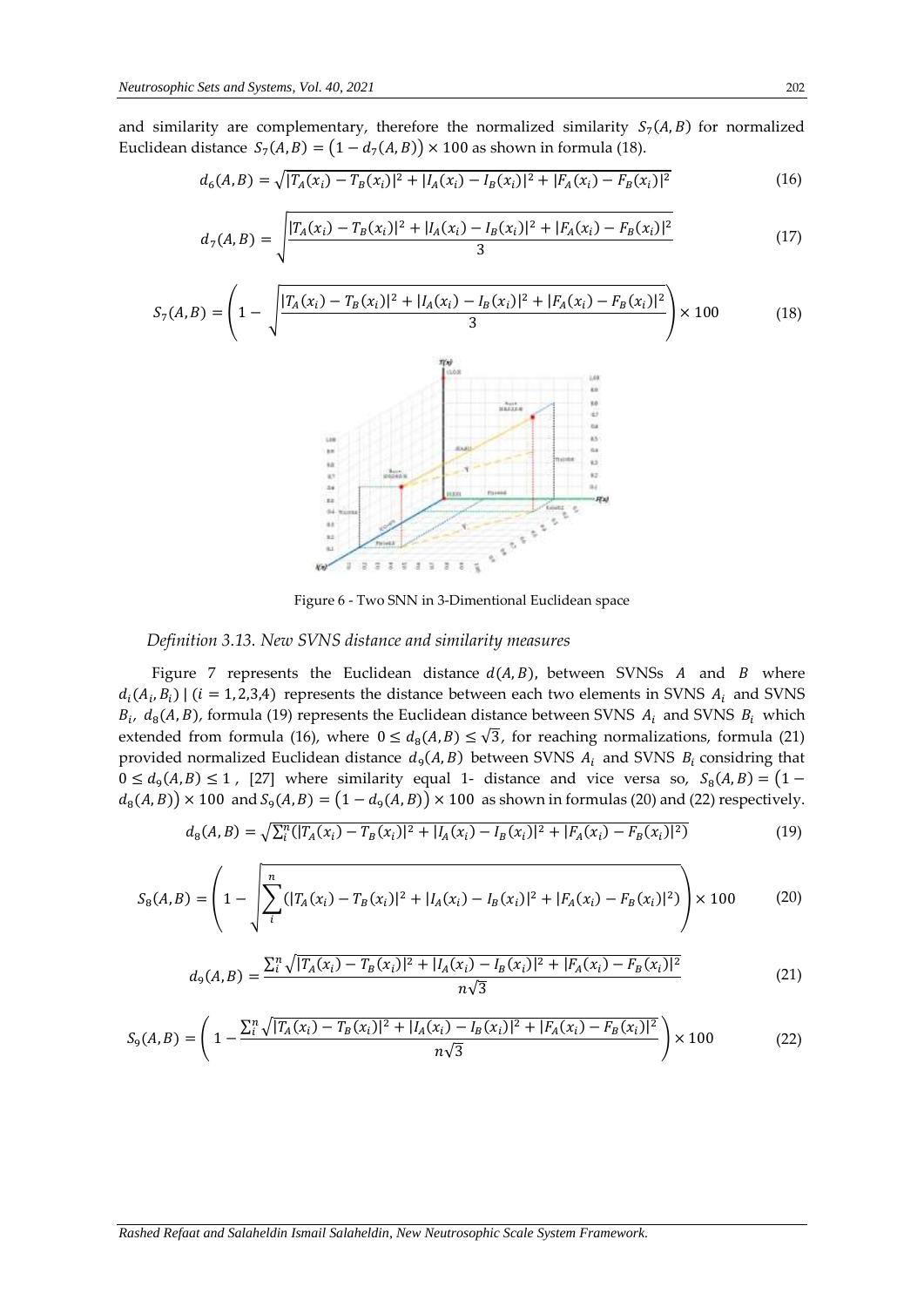

Figure 7 - Euclidean distance between SVNS  $A_i$  and SVNS  $B_i$ 

# <span id="page-8-0"></span>**4. Proposed Framework**

in this research paper effort paid off to proposes a scaling system using Simplified Neutrosophic Number or Single-Valued neutrosophic set as elaborated in the below algorithm.

#### *Neutrosophic scaling system algorithm:*

Step 1: Create a sorted list of Qualitative terms "Linguistic terms", which will be used as final scaling system outputs, remarking that Linguistic terms shall be sorted either ascending or descending according to the purpose of scaling system, N represent the number of Linguistic terms as shown in formul[a \(23\).](#page-8-1)

<span id="page-8-1"></span>
$$
N = Number of language terms
$$
\n
$$
(23)
$$

- Step 2: Business expert enter the SNN  $\vec{A}$  or SVNS  $\vec{A}$  value for each linguistic term, considering keeping Linguistic terms sorted "bad to good" or "good to bad".
- Step 3: Using formula [\(24\)](#page-8-2) to calculating the equivalent risk crisp value  $\mathbb Q$  corresponding to each giving SNN using formula [\(18\)](#page-7-3) similarity  $S_7(1_n, A)$  or SVNS using formula [\(22\)](#page-7-7) similarity  $S_9(1_n, A)$  multiplied by number of Linguistic terms N calculated in formula [\(23\),](#page-8-1) domain experts can override manually any of calculated equivalent crisp values ℚ, in this case a modified flag must be added for each override/changed value, keeping in mind that modifying any equivalent crisp values must not changing the order of Linguistic terms.

<span id="page-8-2"></span>
$$
\begin{aligned} \n\text{(Q} &= S_7(1_n, A) \times \mathbb{N} | \text{A is SNN} \\ \n\text{(Q} &= S_9(1_n, A) \times \mathbb{N} | \text{A is SVNS} \n\end{aligned} \tag{24}
$$

- Step 4: Build 2D Matrix with N rows and columns specified i[n Step 1: ,](#page-9-0) then add Linguistic terms in the top row and first column with its corresponding equivalent crisp value  $\mathbb Q$  and calculate the *matrix cells values* by multiple the row value times column value.
- Step 5: Convert all *cell value* to *cell percentage* using formula [\(25\)](#page-9-1) by dividing each matrix cell value by maximum cell value squared, where maximum cell value squared equal  $\textit{Max}(\mathbb{Q})^2$ defined i[n Step 1: a](#page-9-0)bove.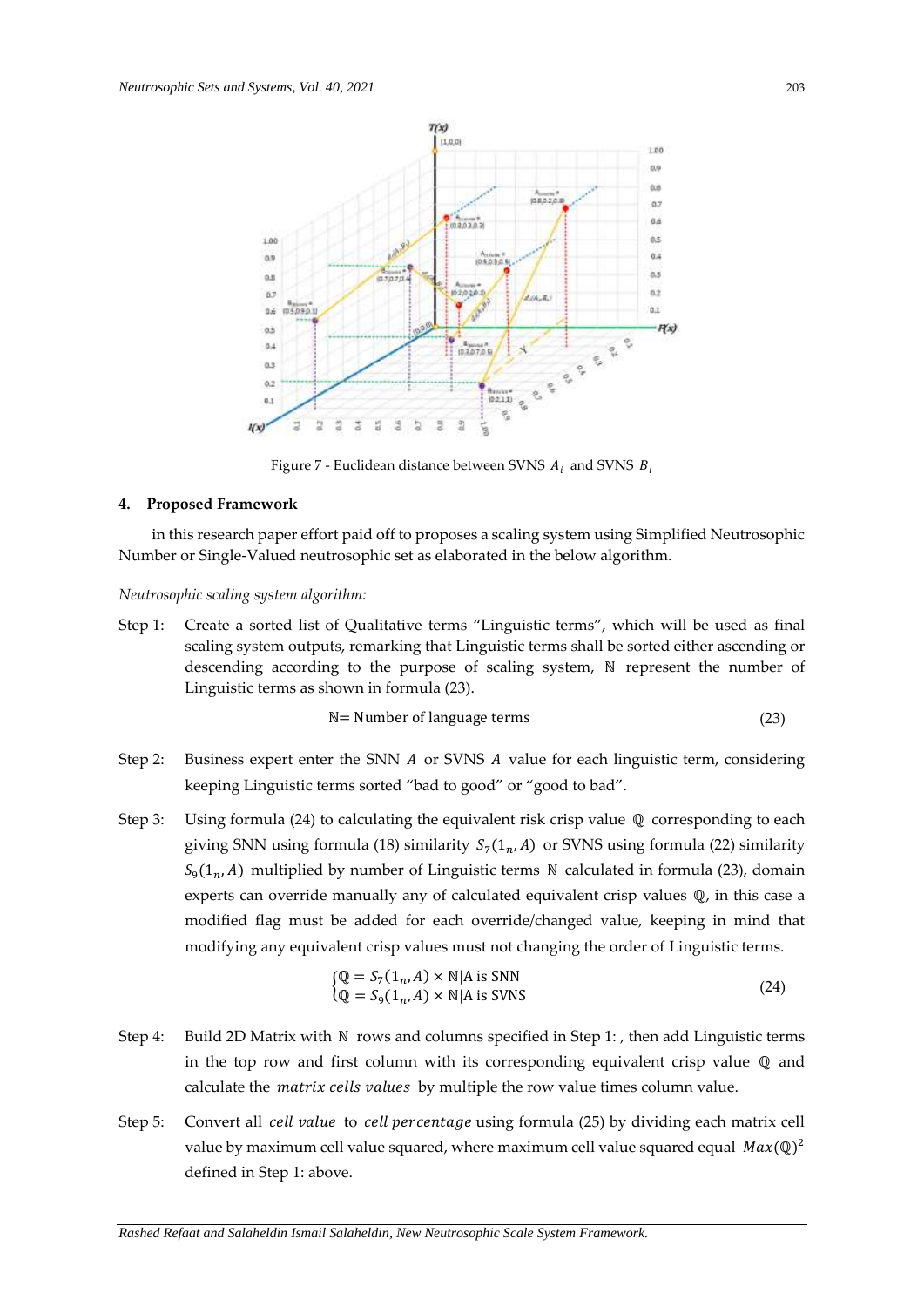<span id="page-9-1"></span>
$$
cell \, percentage = \frac{cell \, value}{Max(\mathbb{Q})^2} \tag{25}
$$

- Step 6: Generate Strict risk assessment scale:
	- 1. To determine maximum percentage value for each Linguistic term, look for intersected cells with same Linguistic term, considering these intersected cells as the maximum percentage value for Linguistic terms.
	- 2. To determine minimum percentages values for each Linguistic term, use maximum percentage value for preceding Linguistic terms as minimum percentages values for Linguistic terms.
	- 3. Domain expert can change the range boundary as appropriate.
- Step 7: Generate Lenient risk assessment scale:
	- 1. To determine minimum percentage value for each Linguistic term, look for intersected cells with same Linguistic term, considering these intersected cells as the minimum percentage value for Linguistic terms.
	- 2. To determine maximum percentages values for each Linguistic term, use minimum percentage value for following Linguistic term as maximum percentages values for Linguistic terms and add 100% as a maximum for the highest Linguistic term.
	- 3. Domain expert can change the range boundary as appropriate.

*Neutrosophic risk assessment scale illustrative numerical example 1:*

<span id="page-9-2"></span><span id="page-9-0"></span>Step 1: Create a sorted list of qualitative terms "Linguistic terms", as shown i[n Table 1](#page-9-2)  $\mathbb{N} = 11$ .

| Linguistic terms | abbreviation |  |  |  |  |  |
|------------------|--------------|--|--|--|--|--|
| Extremely bad    | FB           |  |  |  |  |  |
| Very very bad    | VVB          |  |  |  |  |  |
| Very bad         | VB           |  |  |  |  |  |
| Bad              | R            |  |  |  |  |  |
| Medium bad       | MВ           |  |  |  |  |  |
| Medium           | м            |  |  |  |  |  |
| Medium good      | MG           |  |  |  |  |  |
| Good             | G            |  |  |  |  |  |
| Very good        | VG           |  |  |  |  |  |
| Very very good   | VVG          |  |  |  |  |  |
| Extremely good   | EG           |  |  |  |  |  |

Table 1 qualitative value "Linguistic terms"

<span id="page-9-3"></span>Step 2: Enter the equivalent SNN value provided by business expert for each linguistic term, shown in [Table 2](#page-9-3)

| Linguistic terms | Linguistic terms | <b>Equivalent SNN</b> |  |  |
|------------------|------------------|-----------------------|--|--|
| bad to good      | good to bad      | values                |  |  |
| Extremely bad    | Extremely good   | (1,0,0)               |  |  |
| Very very bad    | Very very good   | (0.9, 0.1, 0.1)       |  |  |
| Very bad         | Very good        | (0.8, 0.15, 0.20)     |  |  |
| Bad              | Good             | (0.70, 0.25, 0.30)    |  |  |
| Medium bad       | Medium good      | (0.60, 0.35, 0.40)    |  |  |
| Medium           | Medium           | (0.50, 0.50, 0.50)    |  |  |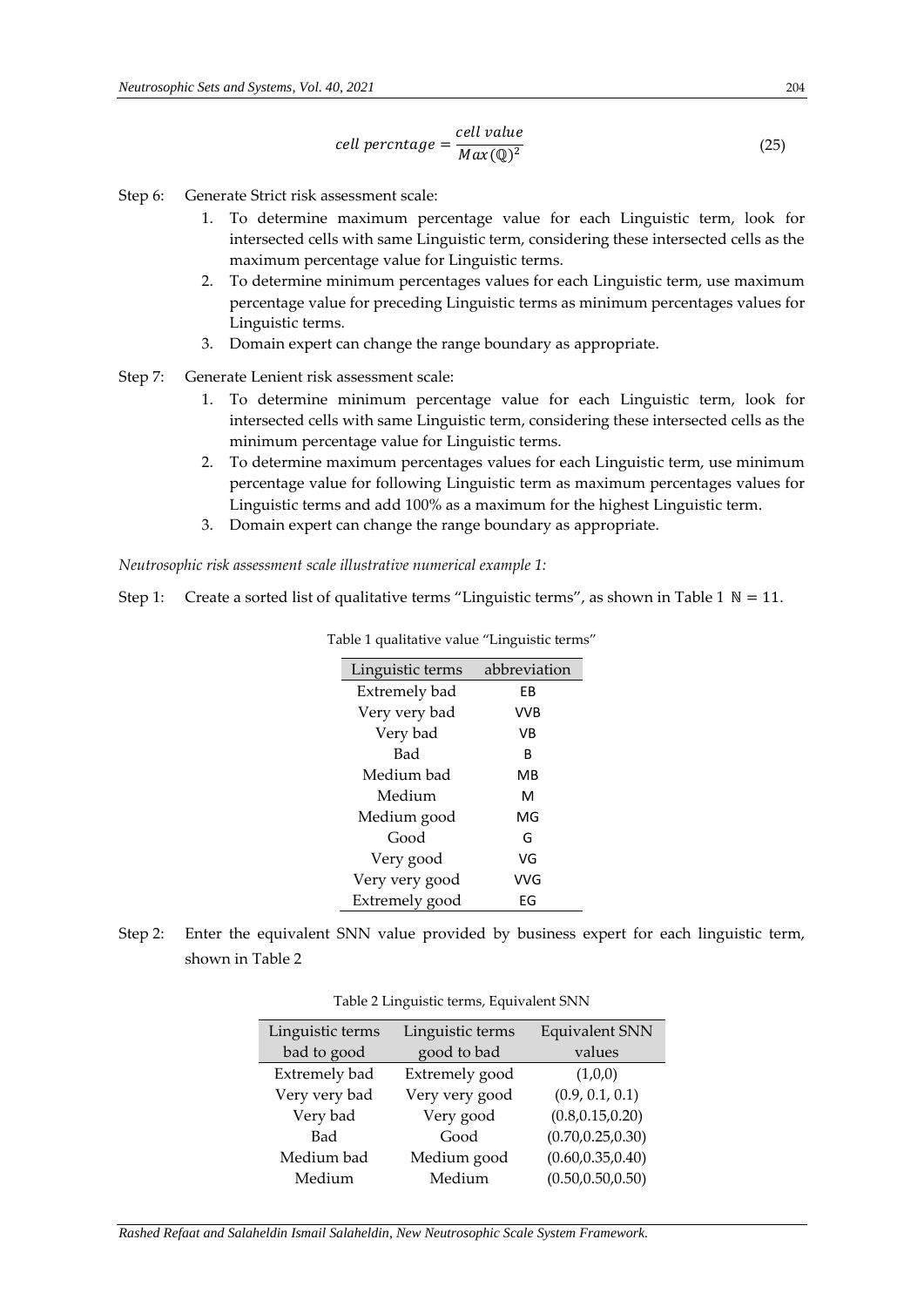| Linguistic terms | Linguistic terms | Equivalent SNN     |  |  |  |
|------------------|------------------|--------------------|--|--|--|
| bad to good      | good to bad      | values             |  |  |  |
| Medium good      | Medium bad       | (0.40, 0.65, 0.60) |  |  |  |
| Good             | Bad              | (0.30, 0.75, 0.70) |  |  |  |
| Very good        | Very bad         | (0.20, 0.85, 0.80) |  |  |  |
| Very very good   | Very very bad    | (0.10, 0.90, 0.90) |  |  |  |
| Extremely good   | Extremely bad    | (0,1,1)            |  |  |  |

Step 3: Calculate the equivalent crisp value  $\mathbb Q$  corresponding to each giving SNN Using formula [\(24\)](#page-8-2) as shown in [Table 3,](#page-10-0) noting that the Crisp Values of the linguistic term "Extremely good" was modified from 0 to 0.10 according to expert opinion and modified flag inserted.

<span id="page-10-0"></span>

| Linguistic value<br>bad to good | Linguistic value<br>good to bad | <b>Equivalent SNN</b><br>values | Calculated<br>Crisp<br>Values | Modified<br>Crisp<br>Values | Modified<br>flag |
|---------------------------------|---------------------------------|---------------------------------|-------------------------------|-----------------------------|------------------|
| Extremely bad                   | Extremely good                  | (1,0,0)                         | 11                            | 11.00                       |                  |
| Very very bad                   | Very very good                  | (0.9, 0.1, 0.1)                 | 9.9                           | 9.90                        |                  |
| Very bad                        | Very good                       | (0.8, 0.15, 0.20)               | 8.966735                      | 8.97                        |                  |
| Bad                             | Good                            | (0.70, 0.25, 0.30)              | 7.872568                      | 7.87                        |                  |
| Medium bad                      | Medium good                     | (0.60, 0.35, 0.40)              | 6.77537                       | 6.78                        |                  |
| Medium                          | Medium                          | (0.50, 0.50, 0.50)              | 5.5                           | 5.50                        |                  |
| Medium good                     | Medium bad                      | (0.40, 0.65, 0.60)              | 4.211714                      | 4.21                        |                  |
| Good                            | Bad                             | (0.30, 0.75, 0.70)              | 3.112404                      | 3.11                        |                  |
| Very good                       | Very bad                        | (0.20, 0.85, 0.80)              | 2.012926                      | 2.01                        |                  |
| Very very good                  | Very very bad                   | (0.10, 0.90, 0.90)              | 1.1                           | 1.10                        |                  |
| Extremely good                  | Extremely bad                   | (0,1,1)                         | $\Omega$                      | 0.10                        | ×.               |

Table 3 Linguistic terms, SNN, and its equivalent crisp values  $\mathbb Q$ 

Step 4: Build Two-dimensional Symmetric Matrix with  $Q = 11$  rows and columns then add Linguistic terms in the top row and first column as shown in [Table 4](#page-10-1) [below,](#page-10-1) then calculate the matrix cells values by multiple the row value times column value, for example:  $\text{cell}(1,8)$ which are  $(row, column)$  reflect is the intersection of row no 1: "EB as Extremely Bad" with the value of  $(11.00)$  and column no 8: "B as Bad" with value of  $(7.87)$ , so the cell $(1,8)$  value equal  $7.87 \times 11.0 = 86.60$ ; Another example: the cell(5,3) which is the intersection of row no:5 "MB" with the value of (6.78) and column no:3 "VG" with value of (2.01), so cell(5.3) value equal  $6.78 \times 2.01 = 13.64$ , and so on for all matrix cells as shown i[n Table 4](#page-10-1) [below.](#page-10-1)

<span id="page-10-1"></span>

|         |              | Col No.     |      | 2          | 3     | 4     | 5         | 6     | 7         | 8     | 9         | 10         | 11            |
|---------|--------------|-------------|------|------------|-------|-------|-----------|-------|-----------|-------|-----------|------------|---------------|
| Row No. | $\mathbb{Q}$ |             | 0.10 | 1.10       | 2.01  | 3.11  | 4.21      | 5.50  | 6.78      | 7.87  | 8.97      | 9.90       | 11.00         |
|         |              | term Prefix | EG   | <b>VVG</b> | VG    | G     | <b>MG</b> | M     | <b>MB</b> | B     | <b>VB</b> | <b>VVB</b> | <b>EB</b>     |
| 1       | 11.00        | <b>EB</b>   | 1.10 | 12.10      | 22.14 | 34.24 | 46.33     | 60.50 | 74.53     | 86.60 | 98.63     |            | 108.90 121.00 |
| 2       | 9.90         | <b>VVB</b>  | 0.99 | 10.89      | 19.93 | 30.81 | 41.70     | 54.45 | 67.08     | 77.94 | 88.77     | 98.01      | 108.90        |
| 3       | 8.97         | VВ          | 0.90 | 9.86       | 18.05 | 27.91 | 37.77     | 49.32 | 60.75     | 70.59 | 80.40     | 88.77      | 98.63         |
| 4       | 7.87         | B           | 0.79 | 8.66       | 15.85 | 24.50 | 33.16     | 43.30 | 53.34     | 61.98 | 70.59     | 77.94      | 86.60         |
| 5       | 6.78         | MB          | 0.68 | 7.45       | 13.64 | 21.09 | 28.54     | 37.26 | 45.91     | 53.34 | 60.75     | 67.08      | 74.53         |
| 6       | 5.50         | M           | 0.55 | 6.05       | 11.07 | 17.12 | 23.16     | 30.25 | 37.26     | 43.30 | 49.32     | 54.45      | 60.50         |
| 7       | 4.21         | <b>MG</b>   | 0.42 | 4.63       | 8.48  | 13.11 | 17.74     | 23.16 | 28.54     | 33.16 | 37.77     | 41.70      | 46.33         |
| 8       | 3.11         | G           | 0.31 | 3.42       | 6.27  | 9.69  | 13.11     | 17.12 | 21.09     | 24.50 | 27.91     | 30.81      | 34.24         |

Table 4 Two-dimensional Symmetric Matrix value

*Rashed Refaat and Salaheldin Ismail Salaheldin, New Neutrosophic Scale System Framework.*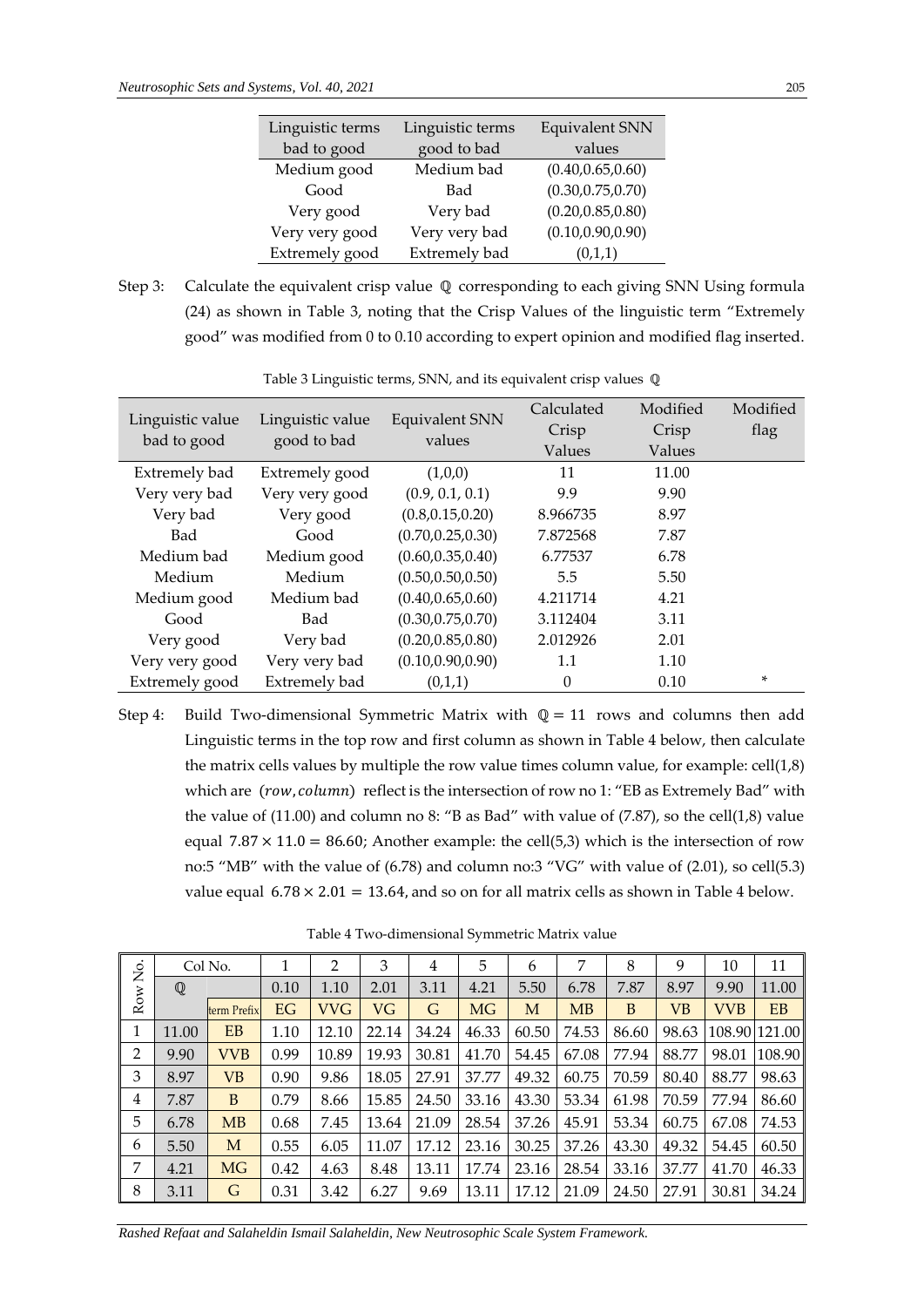| δ.  | Col No.<br>$\mathbb Q$ |             |      |            |      | 4    | 5    | 6     |           | 8     | 9     | 10         |           |
|-----|------------------------|-------------|------|------------|------|------|------|-------|-----------|-------|-------|------------|-----------|
|     |                        |             | 0.10 | 1.10       | 2.01 | 3.11 | 4.21 | 5.50  | 6.78      | 7.87  | 8.97  | 9.90       | 11.00     |
| Row |                        | term Prefix | EG   | <b>VVG</b> | VG   | G    | MG   | M     | <b>MB</b> | B     | VВ    | <b>VVB</b> | <b>EB</b> |
| 9   | 2.01                   | VG          | 0.20 | 2.21       | 4.05 | 6.27 | 8.48 | 11.07 | 13.64     | 15.85 | 18.05 | 19.93      | 22.14     |
| 10  | 1.10                   | <b>VVG</b>  | 0.11 | .21        | 2.21 | 3.42 | 4.63 | 6.05  | 7.45      | 8.66  | 9.86  | 10.89      | 12.10     |
| 11  | 0.10                   | EG          | 0.01 | 0.11       | 0.20 | 0.31 | 0.42 | 0.55  | 0.68      | 0.79  | 0.90  | 0.99       | 1.10      |

|                                                                                   | Col No.                                                                                                                                                                                                   |                                                                                          | 1            | 2              | 3              | 4              | 5                                                                                  | 6           | 7         | 8            | 9          | 10                                 | 11           |
|-----------------------------------------------------------------------------------|-----------------------------------------------------------------------------------------------------------------------------------------------------------------------------------------------------------|------------------------------------------------------------------------------------------|--------------|----------------|----------------|----------------|------------------------------------------------------------------------------------|-------------|-----------|--------------|------------|------------------------------------|--------------|
| Row No.                                                                           | $\mathbb{Q}$                                                                                                                                                                                              |                                                                                          | 0.10         | 1.10           | 2.01           | 3.11           | 4.21                                                                               | 5.50        | 6.78      | 7.87         | 8.97       | 9.90                               | 11.00        |
|                                                                                   |                                                                                                                                                                                                           | term Prefix                                                                              | EG           | <b>VVG</b>     | VG             | $\mathsf G$    | <b>MG</b>                                                                          | M           | <b>MB</b> | B            | <b>VB</b>  | <b>VVB</b>                         | EB           |
| 9                                                                                 | 2.01                                                                                                                                                                                                      | <b>VG</b>                                                                                | 0.20         | 2.21           | 4.05           | 6.27           | 8.48                                                                               | 11.07       | 13.64     | 15.85        | 18.05      | 19.93                              | 22.14        |
| 10                                                                                | 1.10                                                                                                                                                                                                      | <b>VVG</b>                                                                               | 0.11         | 1.21           | 2.21           | 3.42           | 4.63                                                                               | 6.05        | 7.45      | 8.66         | 9.86       | 10.89                              | 12.10        |
| 11                                                                                | 0.10                                                                                                                                                                                                      | EG                                                                                       | 0.01         | 0.11           | 0.20           | 0.31           | 0.42                                                                               | 0.55        | 0.68      | 0.79         | 0.90       | 0.99                               | 1.10         |
|                                                                                   |                                                                                                                                                                                                           |                                                                                          |              |                |                |                |                                                                                    |             |           |              |            |                                    |              |
|                                                                                   | Step 5:<br>Convert the matrix cells' value to percentage as shown in Table 5 using formula (25) where                                                                                                     |                                                                                          |              |                |                |                |                                                                                    |             |           |              |            |                                    |              |
|                                                                                   | $\mathbb{Q} = 11$ and maximum cell value is $11^2 = 121$ , so for example cell(5,5) percntage =<br>$28.54/121 = 23.58\%$ another example the <i>cell</i> (2,7) <i>percntage</i> = 67.08/121 = 55.43%, and |                                                                                          |              |                |                |                |                                                                                    |             |           |              |            |                                    |              |
|                                                                                   |                                                                                                                                                                                                           |                                                                                          |              |                |                |                |                                                                                    |             |           |              |            |                                    |              |
|                                                                                   |                                                                                                                                                                                                           | so on for all matrix cells'.                                                             |              |                |                |                |                                                                                    |             |           |              |            |                                    |              |
| Table 5 Two-dimensional Symmetric Matrix percentage                               |                                                                                                                                                                                                           |                                                                                          |              |                |                |                |                                                                                    |             |           |              |            |                                    |              |
|                                                                                   |                                                                                                                                                                                                           |                                                                                          |              |                |                |                |                                                                                    |             |           |              |            |                                    |              |
|                                                                                   | Col No.                                                                                                                                                                                                   |                                                                                          | $\mathbf{1}$ | $\overline{2}$ | $\mathfrak{Z}$ | $\overline{4}$ | 5                                                                                  | 6           | 7         | 8            | 9          | 10                                 | 11           |
| Row No.                                                                           | $\mathbb{Q}$                                                                                                                                                                                              |                                                                                          | 0.10         | 1.10           | 2.01           | 3.11           | 4.21                                                                               | 5.50        | 6.78      | 7.87         | 8.97       | 9.90                               | 11.00        |
|                                                                                   |                                                                                                                                                                                                           | term Prefix                                                                              | EG           | <b>VVG</b>     | VG             | $\mathsf G$    | <b>MG</b>                                                                          | $\mathbf M$ | MB        | $\, {\bf B}$ | <b>VB</b>  | <b>VVB</b>                         | EB           |
| $\mathbf{1}$                                                                      | 11.00                                                                                                                                                                                                     | EB                                                                                       | 0.91%        |                |                |                | 10.00% 18.30% 28.29% 38.29% 50.00% 61.59% 71.57% 81.52% 90.00%                     |             |           |              |            |                                    | 100%         |
| $\overline{2}$                                                                    | 9.90                                                                                                                                                                                                      | <b>VVB</b>                                                                               | 0.82%        | 9.00%          |                |                | 16.47% 25.47% 34.46% 45.00% 55.43% 64.41% 73.36% 81.00% 90.00%                     |             |           |              |            |                                    |              |
| 3                                                                                 | 8.97                                                                                                                                                                                                      | <b>VB</b>                                                                                | 0.74%        | 8.15%          |                |                | 14.92% 23.06% 31.21% 40.76% 50.21% 58.34% 66.45% 73.36% 81.52%                     |             |           |              |            |                                    |              |
| $\overline{4}$                                                                    | 7.87                                                                                                                                                                                                      | $\mathbf B$                                                                              | 0.65%        | 7.16%          |                |                | 13.10% 20.25% 27.40% 35.78% 44.08% 51.22% 58.34% 64.41% 71.57%                     |             |           |              |            |                                    |              |
| 5                                                                                 | 6.78                                                                                                                                                                                                      | <b>MB</b>                                                                                | $0.56\%$     | 6.16%          |                |                | 11.27% 17.43% 23.58% 30.80% 37.94% 44.08% 50.21% 55.43% 61.59%                     |             |           |              |            |                                    |              |
| 6<br>7                                                                            | 5.50                                                                                                                                                                                                      | $\mathbf{M}$                                                                             | 0.45%        | $5.00\%$       |                |                | 9.15% 14.15% 19.14% 25.00% 30.80% 35.78% 40.76% 45.00% 50.00%                      |             |           |              |            |                                    |              |
| 8                                                                                 | 4.21                                                                                                                                                                                                      | <b>MG</b>                                                                                | 0.35%        | 3.83%          | 7.01%          |                | 10.83% 14.66% 19.14% 23.58% 27.40% 31.21% 34.46% 38.29%                            |             |           |              |            |                                    |              |
| 9                                                                                 | 3.11<br>2.01                                                                                                                                                                                              | G<br>VG                                                                                  | 0.26%        | 2.83%          | 5.18%          |                | 8.01% 10.83% 14.15% 17.43% 20.25% 23.06% 25.47% 28.29%                             |             |           |              |            |                                    |              |
| 10                                                                                | 1.10                                                                                                                                                                                                      | <b>VVG</b>                                                                               | 0.17%        | 1.83%          | 3.35%          | 5.18%          | 7.01%                                                                              | 9.15%       |           |              |            | 11.27% 13.10% 14.92% 16.47% 18.30% |              |
| 11                                                                                | 0.10                                                                                                                                                                                                      | EG                                                                                       | 0.09%        | 1.00%          | 1.83%          | 2.83%          | 3.83%                                                                              | 5.00%       | 6.16%     | 7.16%        | 8.15%      |                                    | 9.00% 10.00% |
|                                                                                   |                                                                                                                                                                                                           |                                                                                          | 0.01%        | 0.09%          | 0.17%          | $0.26\%$       | 0.35%                                                                              | 0.45%       | 0.56%     | 0.65%        | 0.74%      | $0.82\%$                           | 0.91%        |
| Step 6:                                                                           |                                                                                                                                                                                                           | Generate Strict risk assessment scale:                                                   |              |                |                |                |                                                                                    |             |           |              |            |                                    |              |
|                                                                                   | 1.                                                                                                                                                                                                        |                                                                                          |              |                |                |                | To determine maximum percentage value for each Linguistic term, highlight          |             |           |              |            |                                    |              |
|                                                                                   |                                                                                                                                                                                                           |                                                                                          |              |                |                |                | intersected cells with same Linguistic term as shown in Table 6, considering these |             |           |              |            |                                    |              |
|                                                                                   |                                                                                                                                                                                                           |                                                                                          |              |                |                |                | intersected cells values as the maximum percentage value for Linguistic terms.     |             |           |              |            |                                    |              |
|                                                                                   |                                                                                                                                                                                                           |                                                                                          |              |                |                |                | Table 6 two-dimensional Symmetric maximum value for category                       |             |           |              |            |                                    |              |
|                                                                                   |                                                                                                                                                                                                           |                                                                                          |              |                |                |                |                                                                                    |             |           |              |            |                                    |              |
|                                                                                   | Ling. Prefix                                                                                                                                                                                              | EG                                                                                       | <b>VVG</b>   | <b>VG</b>      | G              | <b>MG</b>      | M                                                                                  | <b>MB</b>   | B         | VB           | <b>VVB</b> | EB                                 |              |
|                                                                                   | EB                                                                                                                                                                                                        |                                                                                          |              |                |                |                |                                                                                    |             |           |              |            | 100%                               |              |
|                                                                                   | <b>VVB</b>                                                                                                                                                                                                |                                                                                          |              |                |                |                |                                                                                    |             |           |              | 81.00%     |                                    |              |
|                                                                                   | <b>VB</b>                                                                                                                                                                                                 |                                                                                          |              |                |                |                |                                                                                    |             |           | 66.45%       |            |                                    |              |
|                                                                                   | B                                                                                                                                                                                                         |                                                                                          |              |                |                |                |                                                                                    |             | 51.22%    |              |            |                                    |              |
|                                                                                   | MB                                                                                                                                                                                                        |                                                                                          |              |                |                |                |                                                                                    | 37.94%      |           |              |            |                                    |              |
|                                                                                   | $\mathbf M$                                                                                                                                                                                               |                                                                                          |              |                |                |                | 25.00%                                                                             |             |           |              |            |                                    |              |
|                                                                                   | MG                                                                                                                                                                                                        |                                                                                          |              |                |                | 14.66%         |                                                                                    |             |           |              |            |                                    |              |
|                                                                                   | $\mathsf G$                                                                                                                                                                                               |                                                                                          |              |                | 8.01%          |                |                                                                                    |             |           |              |            |                                    |              |
|                                                                                   | <b>VG</b><br><b>VVG</b>                                                                                                                                                                                   |                                                                                          |              | 3.35%          |                |                |                                                                                    |             |           |              |            |                                    |              |
|                                                                                   |                                                                                                                                                                                                           |                                                                                          | 1.00%        |                |                |                |                                                                                    |             |           |              |            |                                    |              |
|                                                                                   | EG<br>0.01%                                                                                                                                                                                               |                                                                                          |              |                |                |                |                                                                                    |             |           |              |            |                                    |              |
| To determine minimum percentages values for Linguistic terms, use maximum<br>2.   |                                                                                                                                                                                                           |                                                                                          |              |                |                |                |                                                                                    |             |           |              |            |                                    |              |
| percentage value for preceding Linguistic terms as minimum percentages values for |                                                                                                                                                                                                           |                                                                                          |              |                |                |                |                                                                                    |             |           |              |            |                                    |              |
|                                                                                   |                                                                                                                                                                                                           |                                                                                          |              |                |                |                |                                                                                    |             |           |              |            |                                    |              |
|                                                                                   |                                                                                                                                                                                                           | Rashed Refaat and Salaheldin Ismail Salaheldin, New Neutrosophic Scale System Framework. |              |                |                |                |                                                                                    |             |           |              |            |                                    |              |

Table 5 Two-dimensional Symmetric Matrix percentage

<span id="page-11-0"></span>

| Ling. Prefix | EG    | <b>VVG</b> | VG    | $\mathsf G$ | MG     | M      | MB     | B      | <b>VB</b> | <b>VVB</b> | EB   |
|--------------|-------|------------|-------|-------------|--------|--------|--------|--------|-----------|------------|------|
| EB           |       |            |       |             |        |        |        |        |           |            | 100% |
| <b>VVB</b>   |       |            |       |             |        |        |        |        |           | 81.00%     |      |
| <b>VB</b>    |       |            |       |             |        |        |        |        | 66.45%    |            |      |
| B            |       |            |       |             |        |        |        | 51.22% |           |            |      |
| MB           |       |            |       |             |        |        | 37.94% |        |           |            |      |
| M            |       |            |       |             |        | 25.00% |        |        |           |            |      |
| MG           |       |            |       |             | 14.66% |        |        |        |           |            |      |
| $\mathsf G$  |       |            |       | 8.01%       |        |        |        |        |           |            |      |
| <b>VG</b>    |       |            | 3.35% |             |        |        |        |        |           |            |      |
| <b>VVG</b>   |       | 1.00%      |       |             |        |        |        |        |           |            |      |
| EG           | 0.01% |            |       |             |        |        |        |        |           |            |      |

Table 6 two-dimensional Symmetric maximum value for category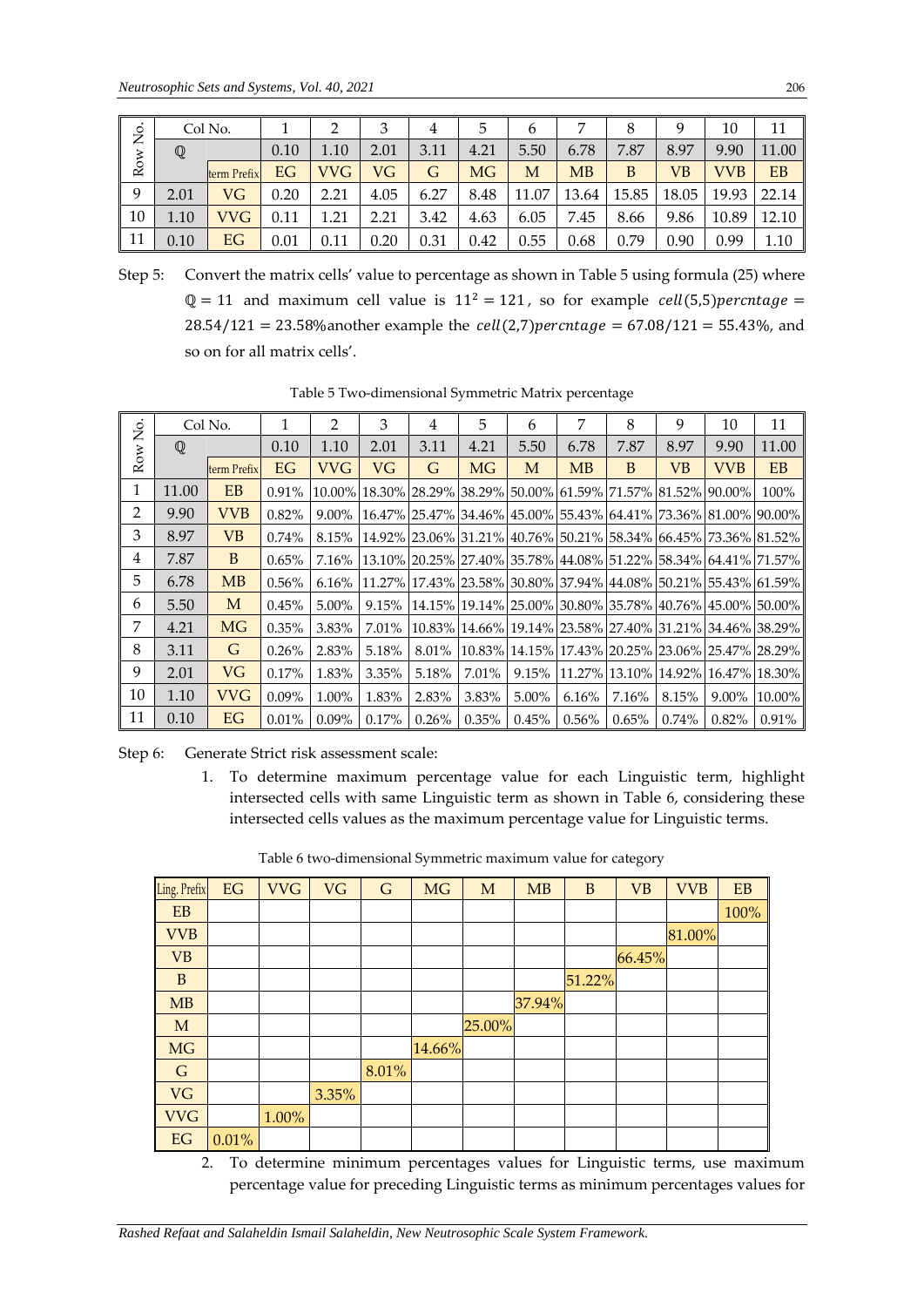Linguistic terms From the previous step minimum and maximum percentages values for each qualitative value and qualitative values rang have been determined as shown in Table 7, domain expert can change the range edge as appropriate.

<span id="page-12-1"></span>

| Linguistic Terms<br>Good to bad | Linguistic Terms<br>Bad to good | Min      | Max      | <b>Strict Range</b>       |
|---------------------------------|---------------------------------|----------|----------|---------------------------|
| Extremely good                  | Extremely bad                   | 81.00%   | 100.0%   | $>81.0\%$ & $\leq 100\%$  |
| Very very good                  | Very very bad                   | 66.45%   | 81.00%   | $>66.4\%$ & $\leq 81.0\%$ |
| Very good                       | Very bad                        | 51.22%   | 66.45%   | $>51.2\%$ & $\leq 66.4\%$ |
| Good                            | Bad                             | 37.94%   | 51.22%   | $>37.9\%$ & $\leq 51.2\%$ |
| Medium good                     | Medium bad                      | 25.00%   | 37.94%   | >25.0% & <=37.9%          |
| Medium                          | Medium                          | 14.66%   | 25.00%   | $>14.7\%$ & $\leq 25.0\%$ |
| Medium bad                      | Medium good                     | 8.01%    | 14.66%   | $>8.0\%$ & $\leq 14.7\%$  |
| Bad                             | Good                            | $3.35\%$ | 8.01%    | $>3.3\%$ & $\leq 8.0\%$   |
| Very bad                        | Very good                       | $1.00\%$ | $3.35\%$ | $>1.0\%$ & $\leq 3.3\%$   |
| Very very bad                   | Very very good                  | $0.01\%$ | $1.00\%$ | $>0.01\%$ & $\leq 1.0\%$  |
| Extremely bad                   | Extremely good                  | $0.00\%$ | $0.01\%$ | $>0\%$ & $\leq 0.01\%$    |

|  | Table 7 Strict Linguistic terms rang percentage |
|--|-------------------------------------------------|
|  |                                                 |

Step 7: Generate Lenient risk assessment scale:

1. To determine minimum percentage value foreach Linguistic term, highlight intersected cells with same Linguistic term as shown in [Table 6,](#page-11-0) considering these intersected cells values as the minimum percentage value for Linguistic terms.

| Ling. Prefix                    | EG    | <b>VVG</b> | <b>VG</b> | ${\bf G}$ | <b>MG</b> | M      | <b>MB</b> | $\bf{B}$ | <b>VB</b> | <b>VVB</b> | ${\bf EB}$ |
|---------------------------------|-------|------------|-----------|-----------|-----------|--------|-----------|----------|-----------|------------|------------|
| ${\bf EB}$                      |       |            |           |           |           |        |           |          |           |            | 100%       |
| <b>VVB</b>                      |       |            |           |           |           |        |           |          |           | 81.00%     |            |
| <b>VB</b>                       |       |            |           |           |           |        |           |          | 66.45%    |            |            |
| $\, {\bf B}$                    |       |            |           |           |           |        |           | 51.22%   |           |            |            |
| MB                              |       |            |           |           |           |        | 37.94%    |          |           |            |            |
| M                               |       |            |           |           |           | 25.00% |           |          |           |            |            |
| $MG$                            |       |            |           |           | 14.66%    |        |           |          |           |            |            |
| ${\bf G}$                       |       |            |           | 8.01%     |           |        |           |          |           |            |            |
| <b>VG</b>                       |       |            | 3.35%     |           |           |        |           |          |           |            |            |
| <b>VVG</b>                      |       | 1.00%      |           |           |           |        |           |          |           |            |            |
| $\mathop{\mathrm{EG}}\nolimits$ | 0.01% |            |           |           |           |        |           |          |           |            |            |

- 2. To determine maximum percentages values for each Linguistic term, use minimum percentage value for following Linguistic term as maximum percentages values for Linguistic terms and add 100% as a maximum for the highest Linguistic term as shown [Table 8.](#page-12-0)
- <span id="page-12-0"></span>3. Domain expert can change the range boundary as appropriate

| Table 8 Lenient qualitative Values rang percentage |  |
|----------------------------------------------------|--|
|----------------------------------------------------|--|

| Linguistic Terms<br>Good to bad | Linguistic Terms<br>Bad to good | Min  | Max  | Lenient Range |
|---------------------------------|---------------------------------|------|------|---------------|
| Extremely good                  | Extremely bad                   | 100% | 100% | $>=100.0\%$   |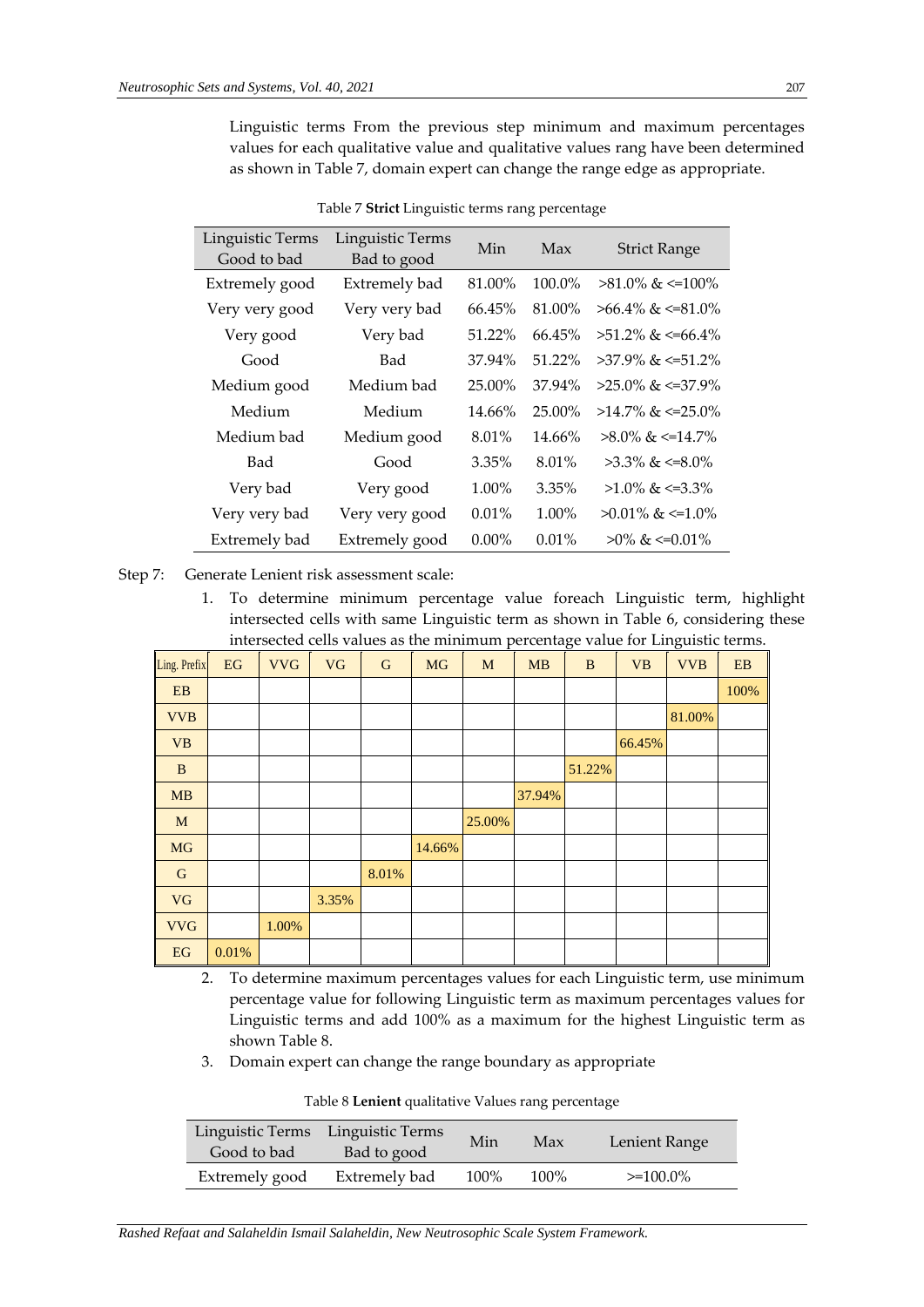| Linguistic Terms<br>Good to bad | Linguistic Terms<br>Bad to good | Min      | Max      | Lenient Range                |
|---------------------------------|---------------------------------|----------|----------|------------------------------|
| Very very good                  | Very very bad                   | 81.00%   | 100%     | $>= 81.00\%$ & $< 100.0\%$   |
| Very good                       | Very bad                        | 66.45%   | 81.00%   | $>= 66.45\%$ & $< 81.0\%$    |
| Good                            | Bad                             | 51.22%   | 66.45%   | $>= 51.22\%$ & $\leq 66.4\%$ |
| Medium good                     | Medium bad                      | 37.94%   | 51.22%   | $>=37.94\%$ & $<51.2\%$      |
| Medium                          | Medium                          | 25.00%   | 37.94%   | $>=25.00\%$ & $<37.9\%$      |
| Medium bad                      | Medium good                     | 14.66%   | 25.00%   | $>=14.66\%$ & $<25.0\%$      |
| Bad                             | Good                            | 8.01%    | 14.66%   | $>=8.01\%$ & $<14.7\%$       |
| Very bad                        | Very good                       | 3.35%    | 8.01%    | $>=3.35\%$ & $\leq 8.0\%$    |
| Very very bad                   | Very very good                  | $1.00\%$ | 3.35%    | $>=1.00\%$ & $\leq 3.3\%$    |
| Extremely bad                   | Extremely good                  | $0.01\%$ | $1.00\%$ | $>=0\% \< 1.00\%$            |

*Calculate risk assessment illustrative numerical example 2:*

<span id="page-13-0"></span>Step 1: This example aims to calculate risk assessment for a project has four 4 major risk areas named personnel quality, production equipment, work environment, and safety management; these areas contains 23 risk factors, [Table 9](#page-13-0) [below](#page-13-0) contains list of risk categories and its risk factors.

| <b>Risk Category</b> | Factors $(x_i)$ | Risk Factors (subcategory)           |  |
|----------------------|-----------------|--------------------------------------|--|
|                      | $x_1$           | <b>Education</b> level               |  |
|                      | $x_2$           | Learner's time                       |  |
|                      | $x_3$           | Age                                  |  |
| People quality       | $x_4$           | duration of service                  |  |
|                      | $x_{5}$         | Worker density                       |  |
|                      | $x_6$           | Body status                          |  |
|                      | $x_7$           | <b>Business period</b>               |  |
|                      | $x_8$           | Restrict dropping devices            |  |
|                      | $x_{9}$         | equipment design dependability       |  |
| Production equipment | $x_{10}$        | equipment proper rate                |  |
|                      | $x_{11}$        | Protecting equipment dependability   |  |
|                      | $x_{12}$        | equipment flexibility                |  |
|                      | $x_{13}$        | Heat                                 |  |
|                      | $x_{14}$        | Light                                |  |
| Environment          | $x_{15}$        | humidity                             |  |
|                      | $x_{16}$        | Environmental security dependability |  |
|                      | $x_{17}$        | running surface efficiency           |  |
|                      | $x_{18}$        | Security system                      |  |
|                      | $x_{19}$        | Safety society                       |  |
|                      | $x_{20}$        | feedback                             |  |
| Safety management    | $x_{21}$        | assessment                           |  |
|                      | $x_{22}$        | cotching                             |  |
|                      | $x_{23}$        | checks                               |  |

Table 9 –Risks categories and factors

Step 2: In this case will use the linguistic terms and its equivalent "strict ranges" and "lenient ranges" previously calculated i[n Table 7](#page-12-1) and [Table 8](#page-12-0) [above,](#page-12-0) using sorted linguistics terms from "bad to good" as consolidated in [Table 10.](#page-14-0)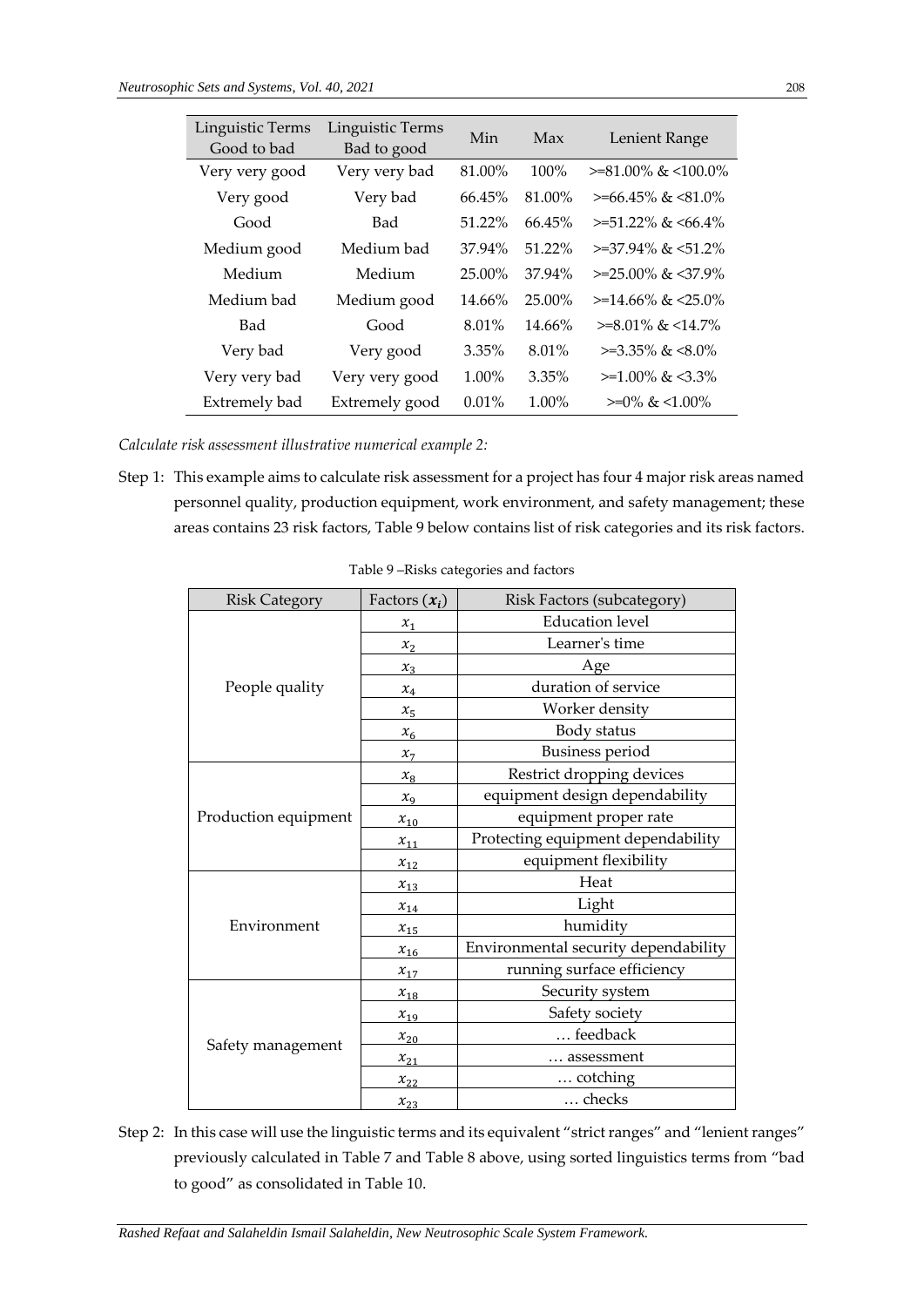<span id="page-14-0"></span>

| Linguistic Terms<br>Bad to good | <b>Strict Ranges</b>      | Lenient Ranges             |
|---------------------------------|---------------------------|----------------------------|
| Extremely bad                   | $>81.0\%$ & $\leq 100\%$  | $>=100.0\%$                |
| Very very bad                   | $>66.4\%$ & $\leq 81.0\%$ | $>= 81.00\%$ & $< 100.0\%$ |
| Very bad                        | $>51.2\%$ & $\leq 66.4\%$ | $>= 66.45\%$ & $< 81.0\%$  |
| Bad                             | $>37.9\%$ & $\leq 51.2\%$ | $>= 51.22\%$ & $< 66.4\%$  |
| Medium bad                      | $>25.0\%$ & $\leq 37.9\%$ | $>=$ 37.94% & $<$ 51.2%    |
| Medium                          | $>14.7\%$ & $\leq 25.0\%$ | $>=25.00\%$ & $<37.9\%$    |
| Medium good                     | $>8.0\%$ & $\leq 14.7\%$  | $>=14.66\%$ & $<25.0\%$    |
| Good                            | $>3.3\%$ & $\leq 8.0\%$   | $>=8.01\%$ & $<14.7\%$     |
| Very good                       | $>1.0\%$ & $\leq 3.3\%$   | $>=3.35\%$ & $<8.0\%$      |
| Very very good                  | $>0.01\%$ & $\leq 1.0\%$  | $>=1.00\%$ & $\leq 3.3\%$  |
| Extremely good                  | $>0\%$ & $\leq 0.01\%$    | $>=0\% \< 1.00\%$          |

Table 10 Linguistic terms, both Strict Range and Lenient Range

Step 3: Each risk factor  $x_i$  was evaluated by three experts  $E_n$ , each expert used even linguistics terms or SVNS to define the value of risk factors as shown i[n Table 11.](#page-14-1)

<span id="page-14-1"></span>

| $x_i$    | $E_1$              | $E_2$               | $E_3$               | SVNS $A(x_i)$                                                                             |
|----------|--------------------|---------------------|---------------------|-------------------------------------------------------------------------------------------|
| $x_1$    | (0.8, 0.15, 0.20)  | (0.60, 0.35, 0.40)  | Risky               | $A(x_1) =$<br>${x1, (0.8, 0.15, 0.20), (0.60, 0.35, 0.40), (0.70, 0.25, 0.30)}$           |
| $x_{2}$  | (0.60, 0.35, 0.40) | (0.50, 0.50, 0.50)  | (0.70, 0.25, 0.30)  | $A(x_2) =$<br>${x2, (0.60, 0.35, 0.40), (0.50, 0.50, 0.50), (0.70, 0.25, 0.30)}$          |
| $x_3$    | (0.40, 0.65, 0.60) | (0.50, 0.50, 0.50)  | Medium low<br>risky | $A(x_3) =$<br>$\{x_3, (0.40, 0.65, 0.60), (0.50, 0.50, 0.50), (0.40, 0.65, 0.60)\}$       |
| $x_4$    | (0.30, 0.75, 0.70) | (0.20, 0.85, 0.80)  | (0.50, 0.50, 0.50)  | $A(x_4) =$<br>${x4, (0.30, 0.75, 0.70), (0.20, 0.85, 0.80), (0.50, 0.50, 0.50)}$          |
| $x_{5}$  | (0.30, 0.75, 0.70) | Medium low<br>risky | (0.30, 0.75, 0.70)  | $A(x_5) =$<br>$\{x_5, (0.30, 0.75, 0.70), (0.40, 0.65, 0.60), (0.30, 0.75, 0.70)\}$       |
| $x_{6}$  | (0.60, 0.35, 0.40) | (0.8, 0.15, 0.20)   | (0.60, 0.35, 0.40)  | $A(x_6) =$<br>$\{x_{6}, (0.60, 0.35, 0.40), (0.8, 0.15, 0.20), (0.60, 0.35, 0.40)\}\$     |
| $x_7$    | (0.50, 0.50, 0.50) | (0.70, 0.25, 0.30)  | (0.50, 0.50, 0.50)  | $A(x_7) =$<br>${x_7, (0.50, 0.50, 0.50), (0.70, 0.25, 0.30), (0.50, 0.50, 0.50)}$         |
| $x_8$    | (0.40, 0.65, 0.60) | (0.60, 0.35, 0.40)  | Medium low<br>risky | $A(x_8) =$<br>$\{x_{8}, (0.40, 0.65, 0.60), (0.60, 0.35, 0.40), (0.40, 0.65, 0.60)\}$     |
| $x_{9}$  | (0.30, 0.75, 0.70) | Medium risky        | (0.30, 0.75, 0.70)  | $A(x_9) =$<br>$\{x_9, (0.30, 0.75, 0.70), (0.50, 0.50, 0.50), (0.30, 0.75, 0.70)\}$       |
| $x_{10}$ | (0.8, 0.15, 0.20)  | Risky               | (0.20, 0.85, 0.80)  | $A(x_{10}) =$<br>$\{x_{10}, (0.8, 0.15, 0.20), (0.70, 0.25, 0.30), (0.20, 0.85, 0.80)\}\$ |
| $x_{11}$ | (0.70, 0.25, 0.30) | (0.60, 0.35, 0.40)  | (0.60, 0.35, 0.40)  | $A(x_{11}) =$<br>$\{x_{11}, (0.70, 0.25, 0.30), (0.60, 0.35, 0.40), (0.60, 0.35, 0.40)\}$ |
| $x_{12}$ | (0.60, 0.35, 0.40) | Medium risky        | (0.50, 0.50, 0.50)  | $A(x_{12}) =$<br>$\{x_{12}, (0.60, 0.35, 0.40), (0.50, 0.50, 0.50), (0.50, 0.50, 0.50)\}$ |
| $x_{13}$ | (0.50, 0.50, 0.50) | (0.40, 0.65, 0.60)  | (0.40, 0.65, 0.60)  | $A(x_{13}) =$<br>$\{x_{13}, (0.50, 0.50, 0.50), (0.40, 0.65, 0.60), (0.40, 0.65, 0.60)\}$ |
| $x_{14}$ | (0.50, 0.50, 0.50) | (0.70, 0.25, 0.30)  | (0.30, 0.75, 0.70)  | $A(x_{14}) =$<br>$\{x_{14}, (0.50, 0.50, 0.50), (0.70, 0.25, 0.30), (0.30, 0.75, 0.70)\}$ |

Table 11 Risk factors evaluation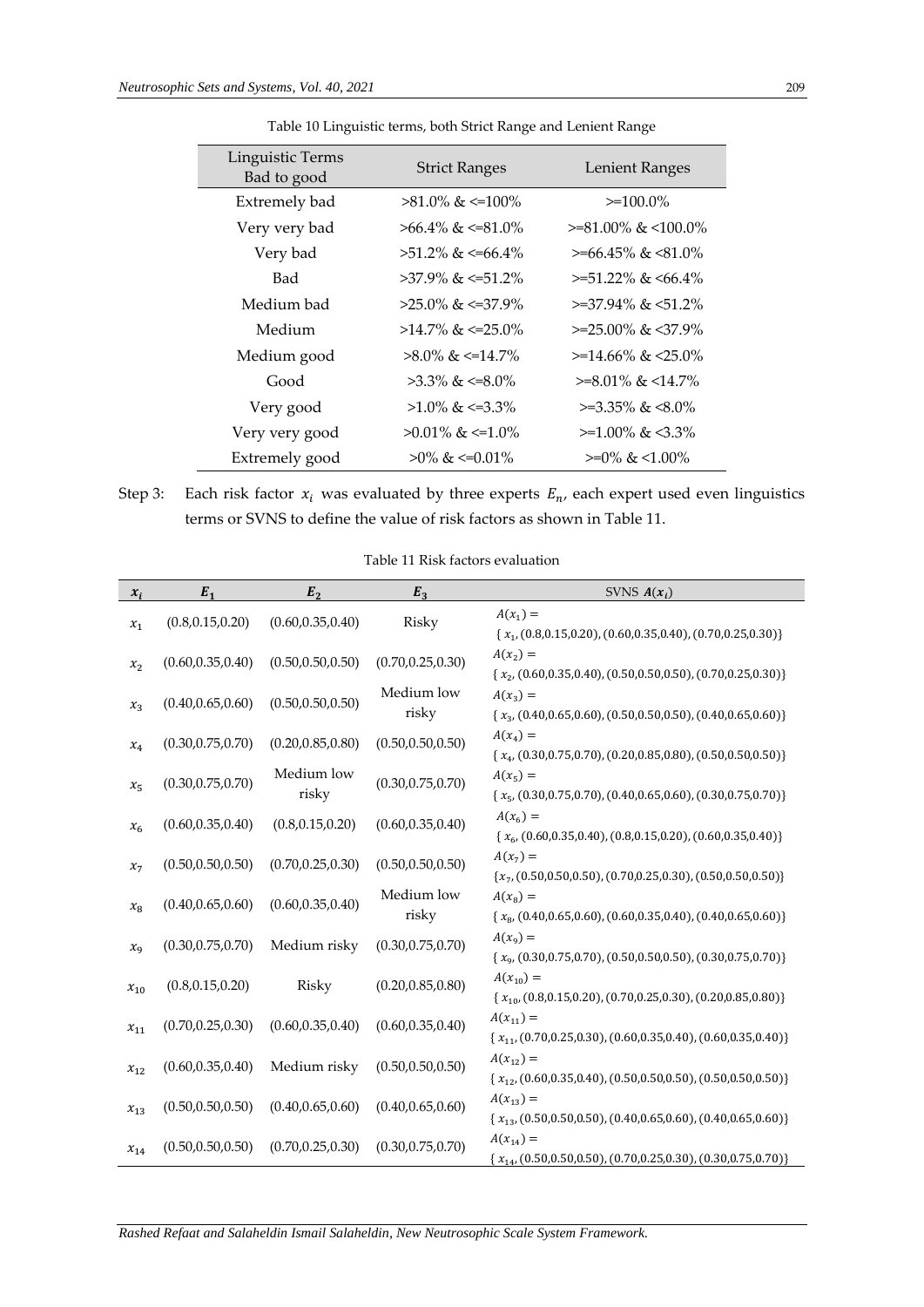| $x_i$    | $E_1$              | E <sub>2</sub>     | $E_3$              | SVNS $A(x_i)$                                                                             |
|----------|--------------------|--------------------|--------------------|-------------------------------------------------------------------------------------------|
| $x_{15}$ | (0.40, 0.65, 0.60) | (0.60, 0.35, 0.40) | (0.50, 0.50, 0.50) | $A(x_{15}) =$<br>$\{x_{15}, (0.40, 0.65, 0.60), (0.60, 0.35, 0.40), (0.50, 0.50, 0.50)\}$ |
| $x_{16}$ | (0.30, 0.75, 0.70) | Medium risky       | (0.40, 0.65, 0.60) | $A(x_{16}) =$<br>$\{x_{16}, (0.30, 0.75, 0.70), (0.50, 0.50, 0.50), (0.40, 0.65, 0.60)\}$ |
| $x_{17}$ | (0.20, 0.85, 0.80) | (0.40, 0.65, 0.60) | (0.30, 0.75, 0.70) | $A(x_{17}) =$<br>$\{x_{17}, (0.20, 0.85, 0.80), (0.40, 0.65, 0.60), (0.30, 0.75, 0.70)\}$ |
| $x_{18}$ | (0.8, 0.15, 0.20)  | (0.70, 0.25, 0.30) | (0.20, 0.85, 0.80) | $A(x_{18}) =$<br>$\{x_{18}, (0.8, 0.15, 0.20), (0.70, 0.25, 0.30), (0.20, 0.85, 0.80)\}$  |
| $x_{19}$ | (0.70, 0.25, 0.30) | (0.60, 0.35, 0.40) | Medium risky       | $A(x_{19}) =$<br>$\{x_{19}, (0.70, 0.25, 0.30), (0.60, 0.35, 0.40), (0.50, 0.50, 0.50)\}$ |
| $x_{20}$ | (0.60, 0.35, 0.40) | Medium risky       | (0.40, 0.65, 0.60) | $A(x_{20}) =$<br>$\{x_{20}, (0.60, 0.35, 0.40), (0.50, 0.50, 0.50), (0.40, 0.65, 0.60)\}$ |
| $x_{21}$ | Medium risky       | (0.40, 0.65, 0.60) | (0.30, 0.75, 0.70) | $A(x_{21}) =$<br>$\{x_{21}, (0.50, 0.50, 0.50), (0.40, 0.65, 0.60), (0.30, 0.75, 0.70)\}$ |
| $x_{22}$ | (0.20, 0.85, 0.80) | (0.30, 0.75, 0.70) | (0.40, 0.65, 0.60) | $A(x_{22}) =$<br>$\{x_{22}, (0.20, 0.85, 0.80), (0.30, 0.75, 0.70), (0.40, 0.65, 0.60)\}$ |
| $x_{23}$ | (0.10, 0.90, 0.90) | (0.20, 0.85, 0.80) | (0.30, 0.75, 0.70) | $A(x_{23}) =$<br>${x_{23}, (0.10, 0.90, 0.90), (0.20, 0.85, 0.80), (0.30, 0.75, 0.70)}$   |

Step 4: Using formula [\(22\)](#page-7-7) to calculate the crisp value for SVNS  $A(x_i)$ , results shown in [Table 12,](#page-15-0) then used both [Table 7](#page-12-1) and [Table 8](#page-12-0) [above](#page-12-0) to compare calculated crisp value for each SVNS  $A(x_i)$  with risk ranges to select the equivalent risk level, result shown in [Table 13](#page-16-0) [below.](#page-16-0)

| Table 12 Risk factors and its crisp value |  |
|-------------------------------------------|--|
|-------------------------------------------|--|

<span id="page-15-0"></span>

| SVNS $A(x_i)$                                                                         | Crisp value |
|---------------------------------------------------------------------------------------|-------------|
| $A(x_1) = \{x_1, (0.8, 0.15, 0.20), (0.60, 0.35, 0.40), (0.70, 0.25, 0.30)\}\$        | 71.56%      |
| $A(x_2) = \{x_2, (0.60, 0.35, 0.40), (0.50, 0.50, 0.50), (0.70, 0.25, 0.30)\}\$       | 61.05%      |
| $A(x_3) = \{x_3, (0.40, 0.65, 0.60), (0.50, 0.50, 0.50), (0.40, 0.65, 0.60)\}\$       | 42.19%      |
| $A(x_4) = \{x_4, (0.30, 0.75, 0.70), (0.20, 0.85, 0.80), (0.50, 0.50, 0.50)\}\$       | 32.20%      |
| $A(x_5) = \{x_5, (0.30, 0.75, 0.70), (0.40, 0.65, 0.60), (0.30, 0.75, 0.70)\}\$       | 31.63%      |
| $A(x_6) = \{x_6, (0.60, 0.35, 0.40), (0.8, 0.15, 0.20), (0.60, 0.35, 0.40)\}\$        | 68.23%      |
| $A(x_7) = \{x_7, (0.50, 0.50, 0.50), (0.70, 0.25, 0.30), (0.50, 0.50, 0.50)\}\$       | 57.19%      |
| $A(x_8) = \{x_8, (0.40, 0.65, 0.60), (0.60, 0.35, 0.40), (0.40, 0.65, 0.60)\}\$       | 46.06%      |
| $A(x_9) = \{x_9, (0.30, 0.75, 0.70), (0.50, 0.50, 0.50), (0.30, 0.75, 0.70)\}\$       | 35.53%      |
| $A(x_{10}) = \{x_{10}, (0.8, 0.15, 0.20), (0.70, 0.25, 0.30), (0.20, 0.85, 0.80)\}\$  | 57.13%      |
| $A(x_{11}) = \{x_{11}, (0.70, 0.25, 0.30), (0.60, 0.35, 0.40), (0.60, 0.35, 0.40)\}\$ | 64.92%      |
| $A(x_{12}) = \{x_{12}, (0.60, 0.35, 0.40), (0.50, 0.50, 0.50), (0.50, 0.50, 0.50)\}\$ | 53.86%      |
| $A(x_{13}) = \{x_{13}, (0.50, 0.50, 0.50), (0.40, 0.65, 0.60), (0.40, 0.65, 0.60)\}\$ | 42.19%      |
| $A(x_{14}) = \{x_{14}, (0.50, 0.50, 0.50), (0.70, 0.25, 0.30), (0.30, 0.75, 0.70)\}\$ | 49.95%      |
| $A(x_{15}) = \{x_{15}, (0.40, 0.65, 0.60), (0.60, 0.35, 0.40), (0.50, 0.50, 0.50)\}\$ | 49.96%      |
| $A(x_{16}) = \{x_{16}, (0.30, 0.75, 0.70), (0.50, 0.50, 0.50), (0.40, 0.65, 0.60)\}\$ | 38.86%      |
| $A(x_{17}) = \{x_{17}, (0.20, 0.85, 0.80), (0.40, 0.65, 0.60), (0.30, 0.75, 0.70)\}\$ | 28.29%      |
| $A(x_{18}) = \{x_{18}, (0.8, 0.15, 0.20), (0.70, 0.25, 0.30), (0.20, 0.85, 0.80)\}\$  | 57.13%      |
| $A(x_{19}) = \{x_{19}, (0.70, 0.25, 0.30), (0.60, 0.35, 0.40), (0.50, 0.50, 0.50)\}\$ | 61.05%      |
| $A(x_{20}) = \{x_{20}, (0.60, 0.35, 0.40), (0.50, 0.50, 0.50), (0.40, 0.65, 0.60)\}\$ | 49.96%      |
| $A(x_{21}) = \{x_{21}, (0.50, 0.50, 0.50), (0.40, 0.65, 0.60), (0.30, 0.75, 0.70)\}\$ | 38.86%      |
| $A(x_{22}) = \{x_{22}, (0.20, 0.85, 0.80), (0.30, 0.75, 0.70), (0.40, 0.65, 0.60)\}\$ | 28.29%      |
| $A(x_{23}) = \{x_{23}, (0.10, 0.90, 0.90), (0.20, 0.85, 0.80), (0.30, 0.75, 0.70)\}\$ | 18.86%      |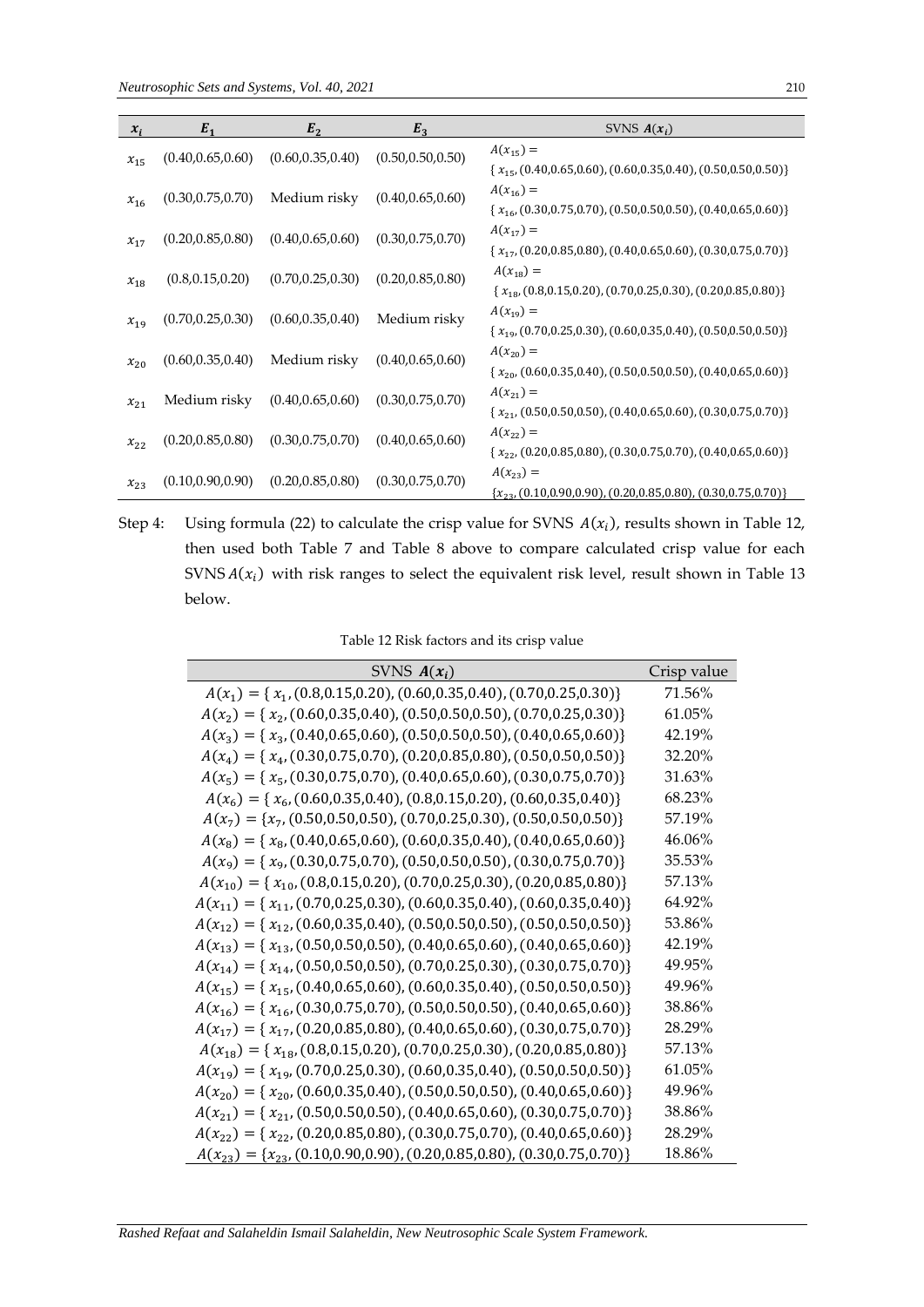<span id="page-16-0"></span>

| $SVNSA(x_i)$ | Crisp value | Strict risk level | Lenient risk level |
|--------------|-------------|-------------------|--------------------|
| $A(x_1)$     | 71.56%      | Very very bad     | Very bad           |
| $A(x_2)$     | 61.05%      | Very bad          | Bad                |
| $A(x_3)$     | 42.19%      | Bad               | Medium bad         |
| $A(x_4)$     | 32.20%      | Medium bad        | Medium             |
| $A(x_5)$     | 31.63%      | Medium bad        | Medium             |
| $A(x_6)$     | 68.23%      | Very very bad     | Very bad           |
| $A(x_7)$     | 57.19%      | Very bad          | Bad                |
| $A(x_8)$     | 46.06%      | Bad               | Medium bad         |
| $A(x_9)$     | 35.53%      | Medium bad        | Medium             |
| $A(x_{10})$  | 57.13%      | Very bad          | Bad                |
| $A(x_{11})$  | 64.92%      | Very bad          | Bad                |
| $A(x_{12})$  | 53.86%      | Very bad          | Bad                |
| $A(x_{13})$  | 42.19%      | Bad               | Medium bad         |
| $A(x_{14})$  | 49.95%      | Bad               | Medium bad         |
| $A(x_{15})$  | 49.96%      | Bad               | Medium bad         |
| $A(x_{16})$  | 38.86%      | Bad               | Medium bad         |
| $A(x_{17})$  | 28.29%      | Medium bad        | Medium             |
| $A(x_{18})$  | 57.13%      | Very bad          | Bad                |
| $A(x_{19})$  | 61.05%      | Very bad          | Bad                |
| $A(x_{20})$  | 49.96%      | Bad               | Medium bad         |
| $A(x_{21})$  | 38.86%      | Bad               | Medium bad         |
| $A(x_{22})$  | 28.29%      | Medium bad        | Medium             |
| $A(x_{23})$  | 18.86%      | Medium            | Medium good        |

Table 13 Risk factors and its equivalent risk level

Step 5: After calculating the crisp values for each risk factor, risk assessment expert shall take the appropriate decisions.

# **5. Conclusion and future works:**

In this research paper a neutrosophic 3D visualization for both SNN and SVNS was presented, in addition, some existing distance and similarity measure are validated and shortcoming are exposed, new crisp value functions "De-neutrosophication" for converting both Simplified Neutrosophic Number SNN, and Single-Valued Neutrosophic set SVNS to them equivalent crisp values using similarity measure based on Euclidean distance are proposed to overcome the exposed shortcoming, also a new Neutrosophic Scaling System algorithm is proposed, Finally, the proposed Neutrosophic Scaling System is applied to risk assessment case study.

**Funding:** "This research received no external funding".

**Acknowledgments:** We sincerely thank the anonymous reviewers for their valuable comments which helped us to write the paper in its present form.

**Conflicts of Interest:** "The authors declare no conflict of interest.".

# **References**

[1] F. Smarandache, "Introduction To Neutrosophic Theory," *Neutrosophic Theory and Its Applications - Collected Papers,* vol. 1, pp. 11-12, 2014.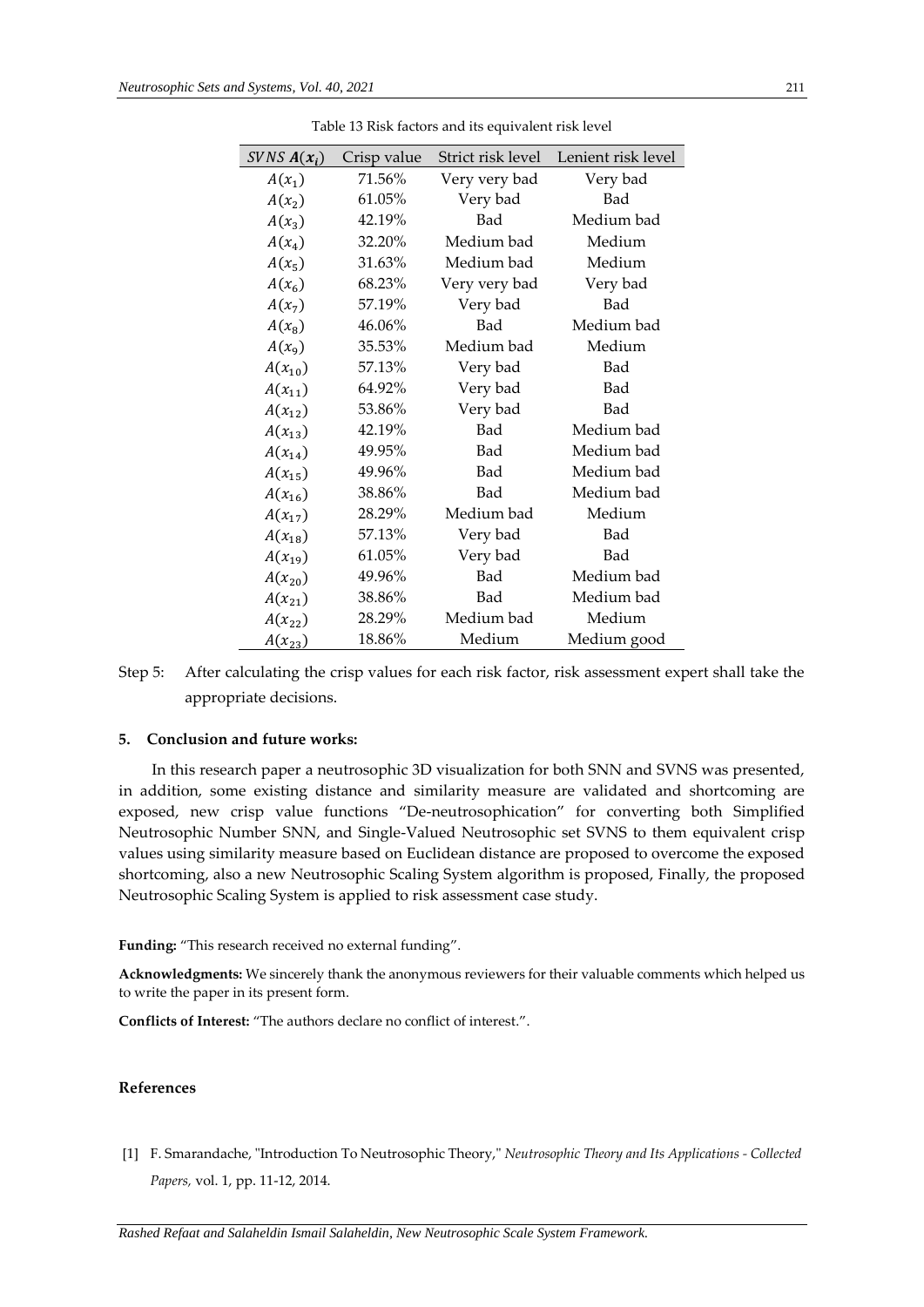- [2] NIST, "Guide for Conducting Risk Assessments (Special Publication 800-30)," (NIST) National Institute of Standards and Technology, 2012.
- [3] FIRST Inc., "Common Vulnerability Scoring System version 3.1: Specification Document," 2021.
- [4] S. P. M. S. A. A. M. Avishek Chakraborty, "Cylindrical neutrosophic single-valued number and its application in networking problem, multi-criterion group decision-making problem and graph theory," *CAAI Transactions on Intelligence Technology,* vol. 5, no. 2, pp. 68-77, 2020.
- [5] F. Smarandache, "A Unifying Field in Logics: Neutrosophic Logic. Neutrosophy, Neutrosophic Set, Neutrosophic Probability and Statistics," *ProQuest Info & Learning,* p. 156, 2007.
- [6] M. Abdel-Basset, M. Mohamed and F. Smarandache, "A Hybrid Neutrosophic Group ANP-TOPSIS Framework for Supplier Selection Problems," *Symmetry,* vol. 10, no. 6, p. 226, 2018.
- [7] M. Abdel-Basset, M. Mohamed, Y. Zhou and I. Hezam, "Multi-criteria group decision making based on neutrosophic analytic hierarchy process," *Journal of Intelligent & Fuzzy Systems,* vol. 33, pp. 4055-4066, 2017.
- [8] M. Abdel-Basset, M. Mohamed and F. Smarandache, "An Extension of Neutrosophic AHP–SWOT Analysis for Strategic Planning and Decision-Making," *Symmetry,* vol. 10, no. 4, p. 116, 2018.
- [9] R. Refaat and I. M. El-Henawy, "Innovative method to evaluate quality management system audit results' using single value neutrosophic number," *Cognitive Systems Research,* vol. 57, p. 197–206, 2019.
- [10] M. Mohamed, M. Abdel-Baset, A. N. H. Zaied and F. Smarandache, "Using Neutrosophic Sets to Obtain PERT Three-Times Estimates in Project Management," *Neutrosophic Operational Research,* vol. I, 2017.
- [11] M. Abdel-Basset, G. Manogaran and M. Mohamed, "Internet of Things (IoT) and its impact on supply chain: A framework for building smart, secure and efficient systems," *Future Generation Computer Systems,*  vol. 86, p. 614–628, 2018.
- [12] M. Kanika and B. Kajla, "Vector aggregation operator and score function to solve multi-criteria decision making problem in neutrosophic environment," *International Journal of Machine Learning and Cybernetics,*  2018.
- [13] W. Jiang and Y. Shou, "A Novel Single-Valued Neutrosophic Set Similarity Measure and Its Application in Multicriteria Decision-Making," *Symmetry,* vol. 9, p. 127, 2017.
- [14] J. Ye and S. Du, "Some distances, similarity and entropy measures for intervalvalued neutrosophic sets and their relationship," *International Journal of Machine Learning and Cybernetics,* pp. 1-9, 2017.
- [15] S. Pramanik and K. Mondal, "Cosine Similarity Measure Of Rough Neutrosophic Sets And Its Application In Medical Diagnosis," *Global Journal of Advanced Research,* vol. 2, no. 1, pp. 212-220, 2015.
- [16] S. Broumi and F. Smarandache, "Cosine Similarity Measure of Interval Valued Neutrosophic Sets," *Neutrosophic Sets and Systems,* vol. 15, pp. 15-20, 2014.
- [17] J. Ye, "A multicriteria decision-making method using aggregation operators for simplified neutrosophic sets," *Journal of Intelligent & Fuzzy Systems,* vol. 26, no. 5, pp. 2459-2466, 2014.
- [18] F. Smarandache, Symbolic Neutrosophic Theory., Bruxelles: EuropaNova asbl, 2015.
- [19] H. Wang, F. Smarandache, Y. Zhang and R. Sunderraman, "Single Valued Neutrosophic Sets," *Multisp. Multistruct,* vol. 4, p. 410–413, 2010.